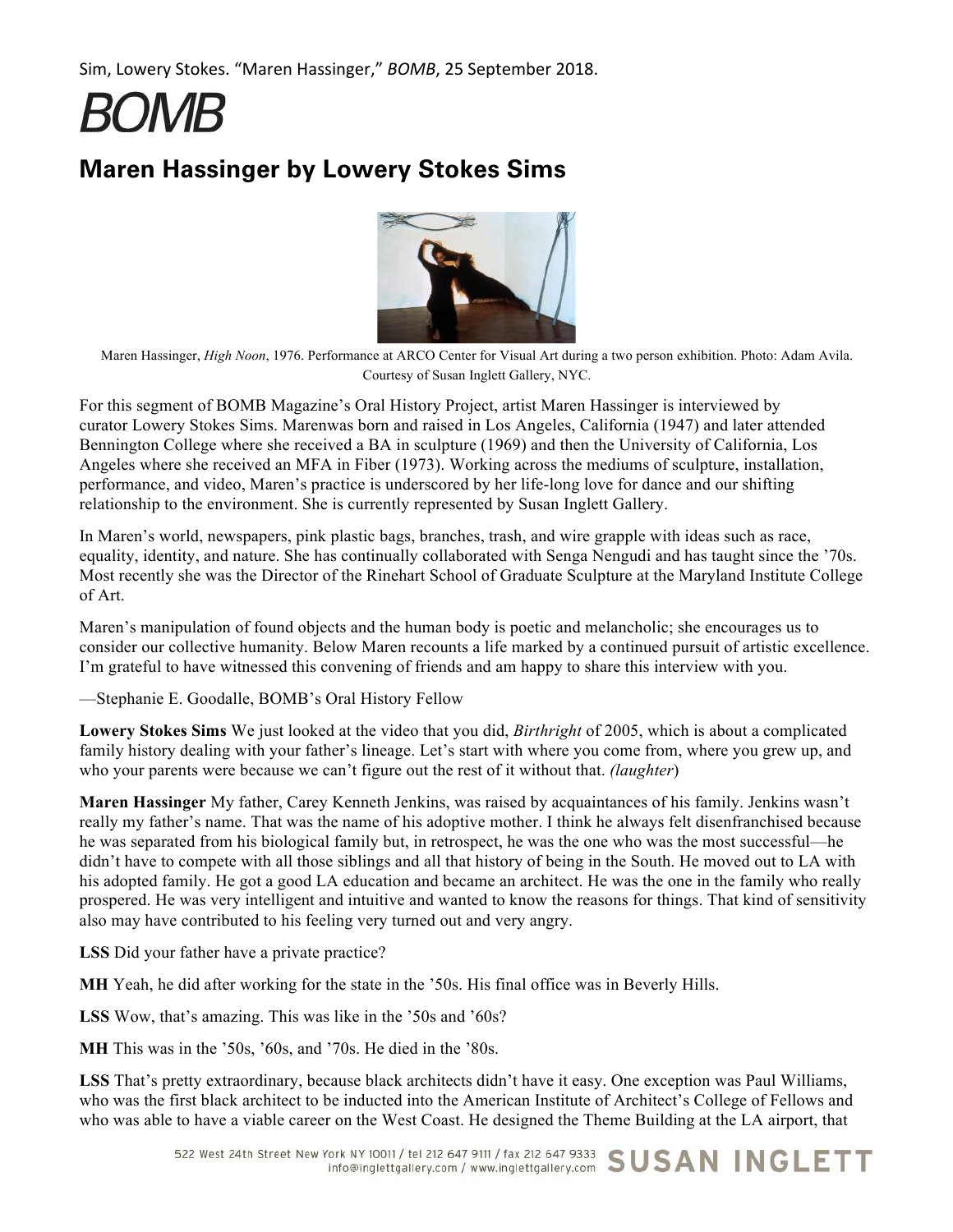Space Age Jetsons-looking thing, and Pueblo del Rio, the first kind of public housing, and numerous private residences for the Hollywood elite.

**MH** My dad designed the Martin Luther King Hospital. It was one of the last things that he did. I hadn't seen this, but my brother took me out to Central, South LA to see it. You go up this long drive to get to it, and it's all green grass. It's amazing! When you finally get up to the hospital, it's this very simple, post-modern-ish, grid-like place. Very greened out. I was really shocked at how beautiful it was. It was destroyed by incompetence and went bankrupt; the only part that's open now is the mental health facility.

**LSS** Hmm, that's interesting.

**MH** Yeah. My father should have been in there. (*laughter*) The thing is, there were always examples of his watercolors and stuff like that around the house, but when I went to be an artist, he was very against it. He wasn't supportive at all, and he hated Bennington College. On his deathbed, he complained about how much it cost.

**LSS** Well, it was one of the most expensive schools in America at one point.

**MH** Except that when I sent my son to nursery school, it cost the same, you know? So that was ridiculous. Basically, he wasn't supportive of me being an artist nor would he acknowledge that there might be something genetic to it. Now I see that artistic gene passed onto my daughter, Ava**.** My father and I talked about it, but he never wanted to admit it. "You're nothing, you're an artist. What are you doing?" My father actually came to my MFA show with my little half-brother, who was about hip high. Then my father kicked over my piece, twice in the space of an hour. My father did it on purpose. Isn't that nasty? That's a nasty, nasty thing, especially in front of my little brother.

**LSS** Well, you know my father, John Jacob Sims, trained as an architect at Howard University after World War II on the G.I. Bill. He was originally from Humboldt, Tennessee, had courted my mother before being sent overseas to Japan, and after the war, he left the South because he felt there would not be any opportunities for him there. He came to New York, married my mother, and then they left for DC where he studied architecture at Howard. He got his first job in New York and we stayed. He never got his license, but he worked for a lot of architectural firms and the last place he worked until he retired was the Port Authority.

My mother, Bernice Banks Sims, grew up in New York during the depression. Her family had come from Virginia and it was extraordinary, the life she made for herself in New York. She took advantage of the fact that you could get a library card, museums were free then, that you could get half-price tickets at the theaters, and standing room at ballets. So as kids, my brother, sister, and I were encouraged to go to a smorgasbord of things. My father went along with it: my sister, Anne Benna, became a ballet dancer and worked in Europe before being hired at Disneyland Paris, I became a curator, my brother, John, didn't become an architect but he had his own construction firm and then became a building inspector. But the upshot is that my father and mother supported me and my brother and sister in our creative endeavors, in fact they encouraged us and forced us to—

# **MH**—Have culture or die! (*laughter*)

**LSS** Right! Three or four years after my father died, I was looking through things in my former bedroom upstairs in my parent's house. It had become this dysfunctional storage space where my mother just threw in everything. I found three big composition boards that I had never seen before. They were architectural watercolor renderings my father had done at Howard. One was this mountain chapel, one was this Frank Lloyd Wright type house, and the third was an entrance to a museum. It's almost like he was conjuring my future career. I gave them to Jack Whitten's wife, Mary, and she conserved them. I gave one each to my brother and sister, and I kept the one with the museum façade.

# **MH** Oh, nice.

LSS When I was growing up in Queens, we were sort of an anomaly. There was no one in our social circle who was into the arts at all, except there was one woman, Juliette Hall, who lived down the street from our house, and somehow she got me into a theater production. I'd never done much theater, but I was in this production of *Oklahoma*. (*laughter*)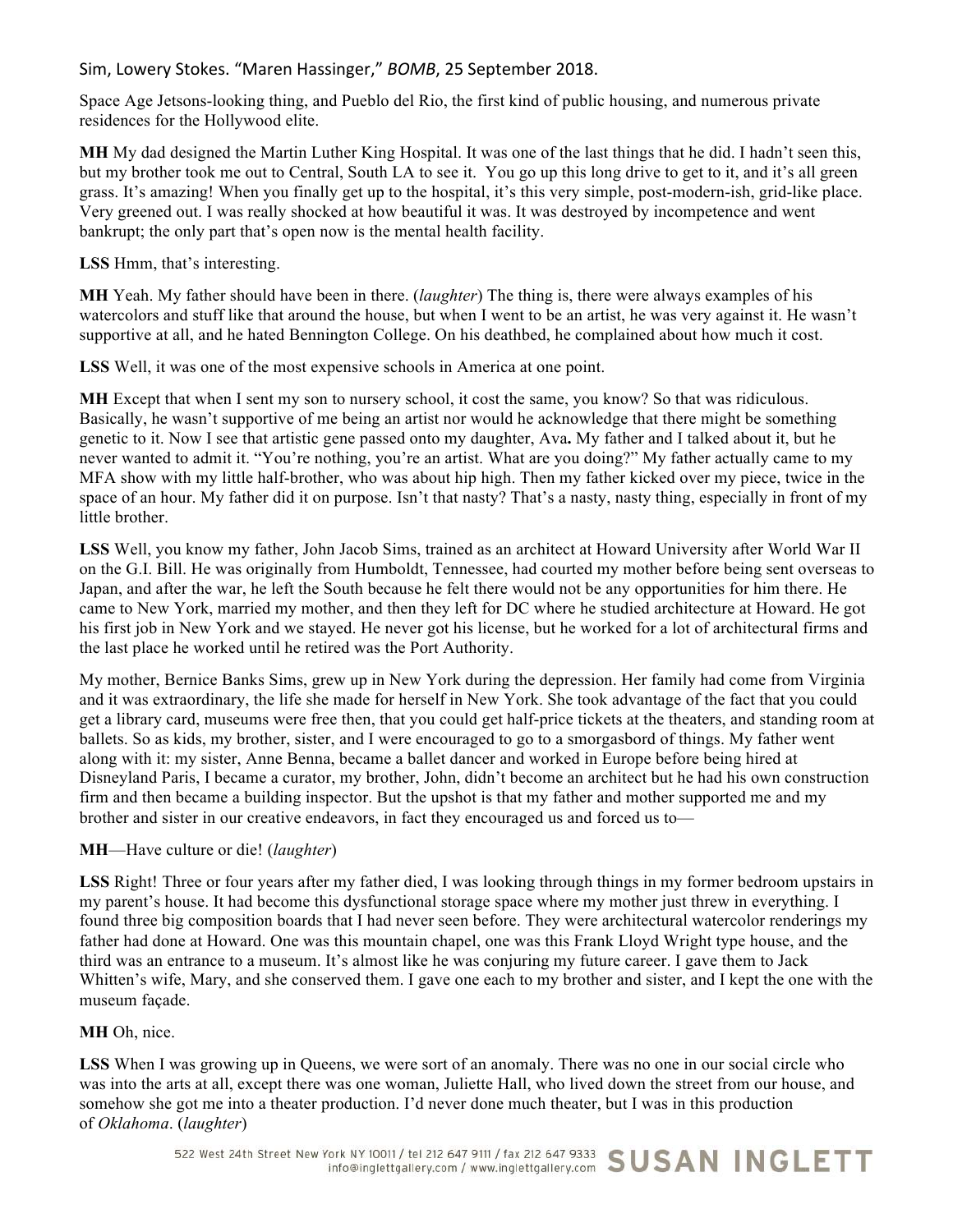**MH** Did you sing? Did you dance?

**LSS** I don't remember singing and dancing, but I remember being totally infatuated with my leading man. (*laughter*) I was in my early teens. Aside from my parents, she was probably the most artistic person that I knew outside of people I would have met at school.

**MH** I think those things get passed on generation to generation; it's a genetic predisposition.

**LSS** The Baltimore-based artist, Joyce Scott, talks about the fact that while her mother inspired her creativity, her father wanted her to be practical. Did you think your father didn't want you to be an artist because he thought you would have a hard life rather than financial security?

**MH** He thought being an artist was like being a bum. He should have at least admitted that he had something to do with it because of his inclination toward architecture, but he never did.

**LSS** Now what about your mom? Was she from the LA area?

**MH** No, my mother, Helen Louise Mills Jenkins, was from Cincinnati, Ohio. Her family was originally from North Carolina and then during the black migration after World War I, they went to Cincinnati, and then ended up coming to LA. They came to LA the same year my father came to LA without their knowing each other. That was 1930. My parents met socially—I'm not sure where they met. My mother went to Los Angeles High, which was considered to be on the West Side, and my father went to Jefferson High School, which was on the East Side. I don't know how they got together, but they did. They married in 1942 and I was born in 1947. They stayed married for twenty years and then they had a horrible breakup.

Then my father met my stepmother who is from St. Louis. She is a Native American who was adopted by black people. She may have been Navajo, because there was a tribe near her adoptive dad's military installation in New Mexico. She married black men, had black kids.

**LSS** Now what did your mother think about you becoming an artist?

**MH** My mother never expressed opinions like, "That's bad." My dad was always, "Bad, bad, bad" and she was like, "Okay." She never worried about me making a living or not. She liked to play cards. Her family all played bridge. That was their thing. That's what they did their whole life, maniacally. And, in my mother's case also, square dancing.

**LSS** When do you remember first doing artistic things, when you were a kid?

**MH** I think it was the first grade. I made a shape of a woman from the number seven. I put the hair on top of it and then I had a profile. I remember a lot of the kids in the class wanted me to make that for them. The idea that you could transform something, I think, was magical to them. And I always participated in art classes; in junior high and in high school, I took a lot of painting classes. I had also, outside of school and inside of school, taken a lot of dance classes. When I got to Bennington in 1965, I went as a hopeful dance major. The dance department said to me that technically I wasn't good enough to be there. Now people are saying, "That was so racist of them." I don't know about all of that, but it was devastating. I was going to leave because I really wanted to be a dancer.

**LSS** When did you start dancing?

**MH** I remember being four and a half, not even having started kindergarten yet. I took creative dance classes from Anne Lief Barlin on Western Avenue and Third Street in LA at her Dance Center. Anne and her husband Paul were specialists in early childhood dance movement and then later, in dancing for people of advanced age. I was so young, and so new at it that my mother didn't even buy me a leotard. I just had my little red and white striped sundress on. What happened at the end of each class was so electrifying. They would stack two phone books in the middle of the floor and we were supposed to run, run, run and leap over the phone books. Imagine me being this high and in a little red and white sundress, so excited about running and jumping. So that's how dance started for me.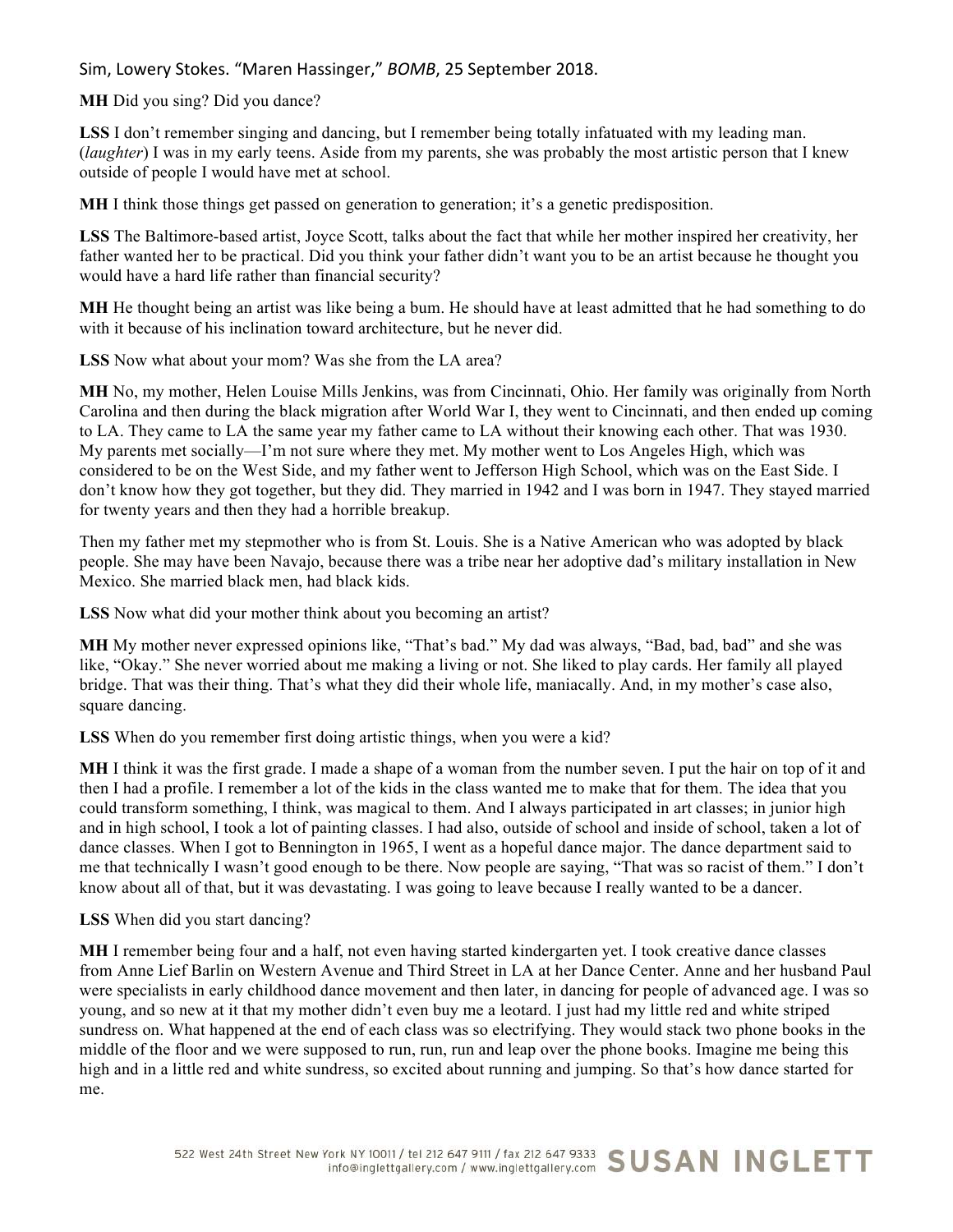

Maren Hassinger, Family Portrait, 1955. Maren (Age 8) and cousin Evelyna in Tijuana. Courtesy of the Artist.

LSS Do you get a sense that there has always been a problem about the place of art in schools? When school budgets get cut, that's the first thing to go. Back when you were in elementary, junior high, and high school, did you feel that that art classes were cut off from the norm, in terms of the curriculum?

**MH** It was the norm, but it was frowned upon by the people who took a more academic approach to their education.

**LSS** Really?

**MH** I went to John Burroughs Junior High School, which was primarily Jewish with about twenty black people. There were a couple of black teachers who my mother happened to know and then there was Jane Eisner who was the art teacher. People in that school didn't think it was weird taking a lot of art classes, but when I got to Los Angeles High School—that was very mixed race, but at that point, I think still predominately black—with this whole black middle-class thing about how you have to have a profession, and that entailed taking math, science, and all the core academic classes. There's no way that you could be an artist, and who would want to be an artist anyhow? I was pursuing something that I really liked doing and that had value, but was considered dumb.

LSS Where I grew up in Queens, when my sister and I were getting into our professions, people used to refer to us as the dancer and the curator. We never had names. (*laughter*) Everyone was a social worker or schoolteacher; they just couldn't understand. A lot of their children, who were my age, if they did anything professionally, became a professor or something like that.

**MH** The peer pressure was enough to make me question my involvement in the arts, but I had such a strong ingrained notion of the importance of the arts that that didn't do too much to deter me.

**LSS** What kind of relationships did you have with kids in your neighborhood growing up?

**MH** Alta Loma Elementary School, which my mother had attended before me, was also an unusually integrated school. And, in LA High School, it was also very integrated.

LSS Did you get out in the streets and play? In Queens the boys would play skully in the street, and people would converge on the schoolyards. Although my mother never allowed us to go there because she felt that's where drugs and sex happened. We had to bring our friends home. There was a lot of interaction in the streets at playtime.

**MH** Well, in LA, everyone had their own backyard, so if you were going to have friends over, it was arranged. I remember feeling disappointed in childhood because I was an only child. My brother wasn't born until twenty years later. I would call a friend to come over and they would already be busy. Then I'd say to myself, Now what? But it was an oddly integrated neighborhood. Carol McKinney, who was white, was a friend, but also Sammy and Johnny, who were Japanese, were on the corner. Then, every once in a while, you would see a black actor or someone from the *Amos n' Andy* TV show. This guy Joel Fluellen who lived up the street was also on *Ramar of the Jungle*. Do you know the actor, Joel Fluellen?

**LSS** No.

**MH** He was always walking around. I didn't think it was weird, but now I realize it was weird because it was integrated.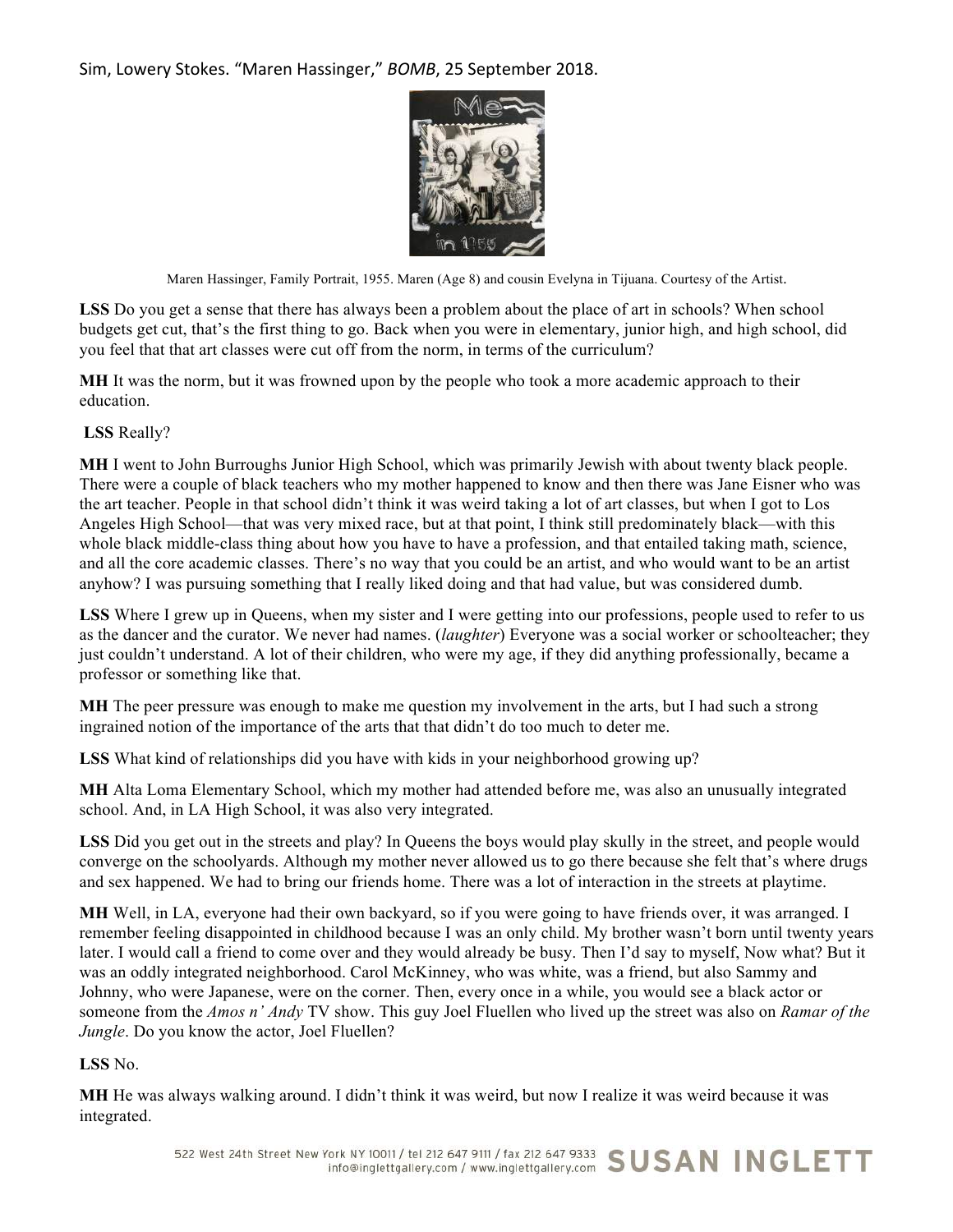LSS So when you got to Bennington the dance professors weren't very receptive to you, but talk about your relationship to the sculpture department.

**MH** The sculpture teacher really liked my work—I had taken some introductory sculpture courses, so I ended up staying and majoring in sculpture.

**LSS** What kind of sculptures were you making?

**MH** They were in the vein of Anthony Caro and David Smith. That's what was happening at the time. They were the most popular sculptors. My teacher had been in South Africa and immigrated to London; he was Jewish.

**LSS** Do you remember his name?

**MH** Isaac Witkin. Do you know Isaac?

**LSS** I know of him. I'm not sure I ever met him.

**MH** Well, he was my teacher and he's the one who said, "You're good, you should stay here." There were so few people in sculpture. Everybody was in painting, so he remembered me. He came and spoke to my students later when I went to teach in Baltimore at the Maryland Institute College of Art in the Rinehart School of Sculpture. He was a really nice guy, very sweet, and basically let me do whatever I wanted to do. The reason my early sculptures ended up looking like Caro and Smith's work is because I was ambitious and the stuff that was out there to look at was their stuff. They were considered advanced. And then we had this final critique: Clement Greenberg was our critic.

**LSS** Oh my God.

**MH** He said to me, "You have to watch out for that, you have to watch out for that!" Meaning that my work was derivative—too close to that of Anthony Caro. My particular teachers, Isaac, and Pat Adams, who was a painter, didn't get much action from Clement Greenberg. So, they were outcasts. There were about three Greenberg artists teaching at Bennington. That created a terrible schism among the faculty. When I finished, I came out West. That whole thing going on in New York City just was not good. One guy running the entire art market?

**LSS** Clement ruled the roost at that point.



Maren Hassinger, *Untitled*, 1969, Installation view at Bennington College during the Commencement Show. Painted wood, 48 in. height. Courtesy of Susan Inglett Gallery, NYC.

**MH** The last time I saw him was in 1994, but by then I was a total adult, and I was teaching at State University of New York at Stony Brook. They have some kind of relationship to the Pollock-Krasner House, you know, which has the Pollock studio on its grounds.

**LSS** Yes.

**MH** Every year they would have a big meeting there and invite a special guest, and I happened to be there the time they invited Clement. He poured a glass of vodka, I swear it was this tall, and he just pontificated for like two hours nonstop. Amazing! Hadn't changed his story at all, even though by that time he wasn't in fashion anymore.

So, I finished Bennington. Isaac liked my work a lot, I did a very ambitious show. Pat Adams also liked me a lot, I saw her recently. I went to Bennington in the early spring to give a talk. Unfortunately, Arnold Ricks, her husband, had just passed away. She's in her 90s now, but she's doing good; her mind is clear as a bell.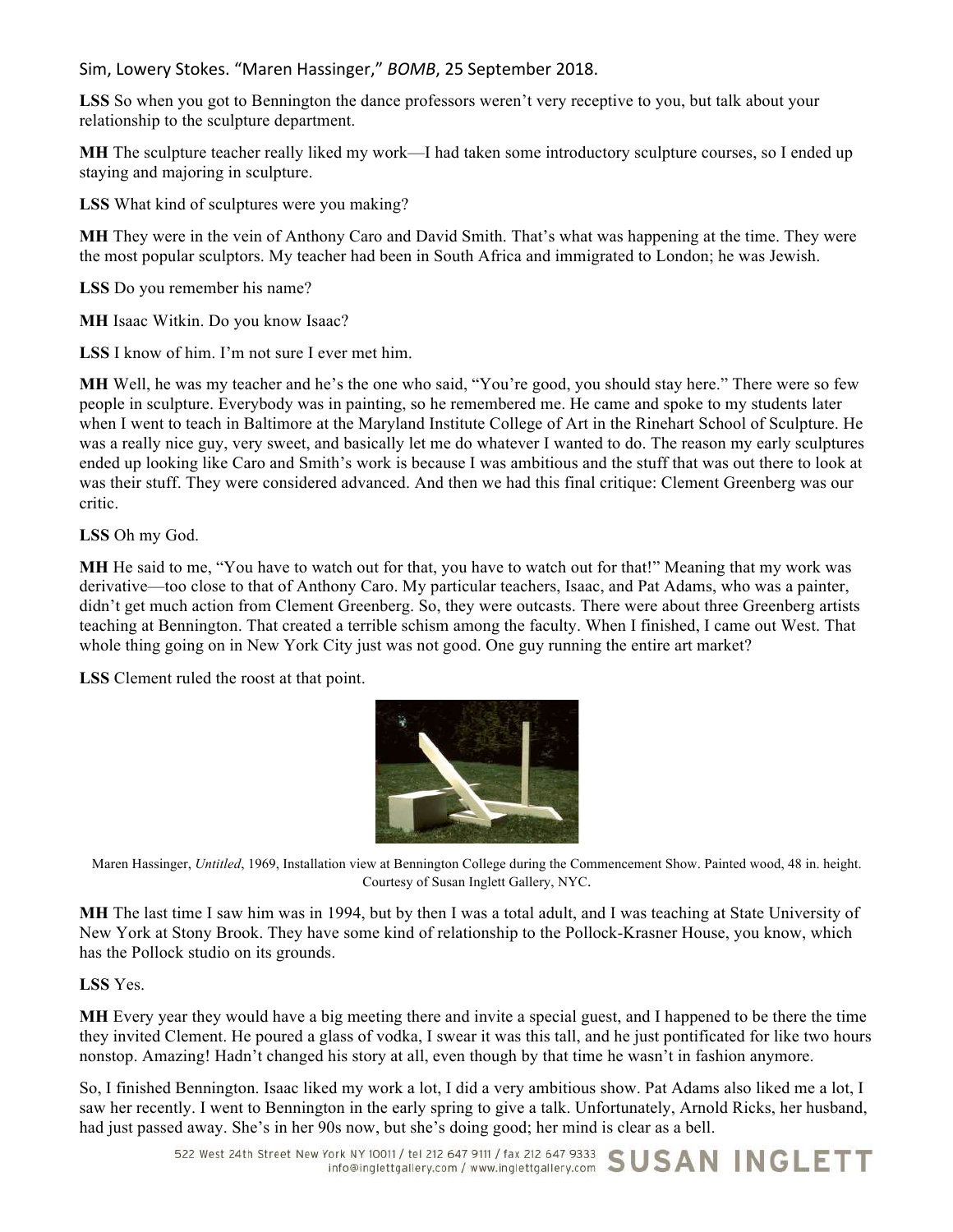**LSS** So now, the move back to LA. When was this?

**MH** I moved back to LA in 1969, when I graduated from Bennington.

**LSS** What was happening in LA? What did you think you were going to do when you got there, teach?

**MH** At first, I thought I was going to live in New York, but ended up returning to LA. I was going out with Peter Hassinger who had attended Williams, and at the time he was in New York. I decided that we should get married. So, he came out to LA and we ended up staying in LA after we got married. I decided I wanted to go to graduate school and I applied to the sculpture department at UCLA. The sculpture department did not accept me in the same way that the dance department at Bennington did not accept me. But a guy there, Bernard Kester, wanted me to be in the fiber structure department, a new department where he was involved with fabric design. So this new opportunity came up. I remember that Mildred Constantine, who was at MoMA, had started championing people like Shelia Hicks and Magdalena Abakanowicz, who were doing exciting monumental sculptural weavings off the loom. And Kester was starting this new course called fiber structure—

**LSS**—I remember MoMA had an exhibition, "Wall Hangings," in 1969, where I first saw Abakanowicz's work and it changed my life.

**MH** Yeah, it was amazing. Changed my life also.

**LSS** This is a pivotal time, 1969, 1970.

**MH** Kester accepted me into his program. He allowed me to get an MFA because at first I was going to get an MA. Then I realized that an MFA would be better leverage in getting a teaching job. He was so supportive.

**LSS** What kind of work were you doing in grad school?

**MH** Well, I tried to weave but talk about tedious bullshit. *(laughter*) But then he kept talking about Magdalena Abakanowicz and Shelia Hicks and all these great people who didn't touch a loom, really. Then he was teaching us how to do these knots. We got *The Ashley Book of Knots*, which is a naval publication. I did two pieces on the loom. Weirdly, later when I went to move a bunch of stuff out of LA from a garage, the rats had eaten everything, but when I opened this one clothes hamper, there was this perfectly preserved woven thing I had made. It was white and pristine! That was one of two things I made. But basically I never, ever, ever—

## **LSS**—Wove again. (*laughter*)

**MH** Never.

**LSS** Well, you do weave newspapers, but that's a whole different story.

**MH** That is so different than weaving on the loom. (*laughter*) There were only about six people in Kester's class and I was the only one who got an MFA, as far as I know. My husband, Peter, found a place for us to live next door to my classmate from high school. His dad was wealthy and had bought this whole square of buildings. It had three storefront spaces and a house connected to it and he rented Peter and I this corner studio. It was fabulous, and we stayed there for, I don't know, ten years? That's when I started making pieces out of wire rope and I just kept making them once I graduated. I got a few teaching jobs here and there. I got married in 1970, so let's say this was '75.

I was always ambitious: I wanted a gallery, museum shows, all of this stuff! So, in 1981, I had a small solo show at the LA County Museum. I was still doing the installations of wire rope sculpture, and the show was reviewed. Betye Saar was having a show in a commercial gallery at the same moment. So the review went something like: "Oh, look at what these two black women are doing." The only thing that made them notice us was the fact that we were both black. That was an embarrassment. There she was, old enough to be my mom, and she's done all this incredible work. I had this small show in the museum. I was like "Man, this is disgusting." Then a couple of years later, I had a show at ARCO Center for Visual Art.

**LSS** Tell me about that one.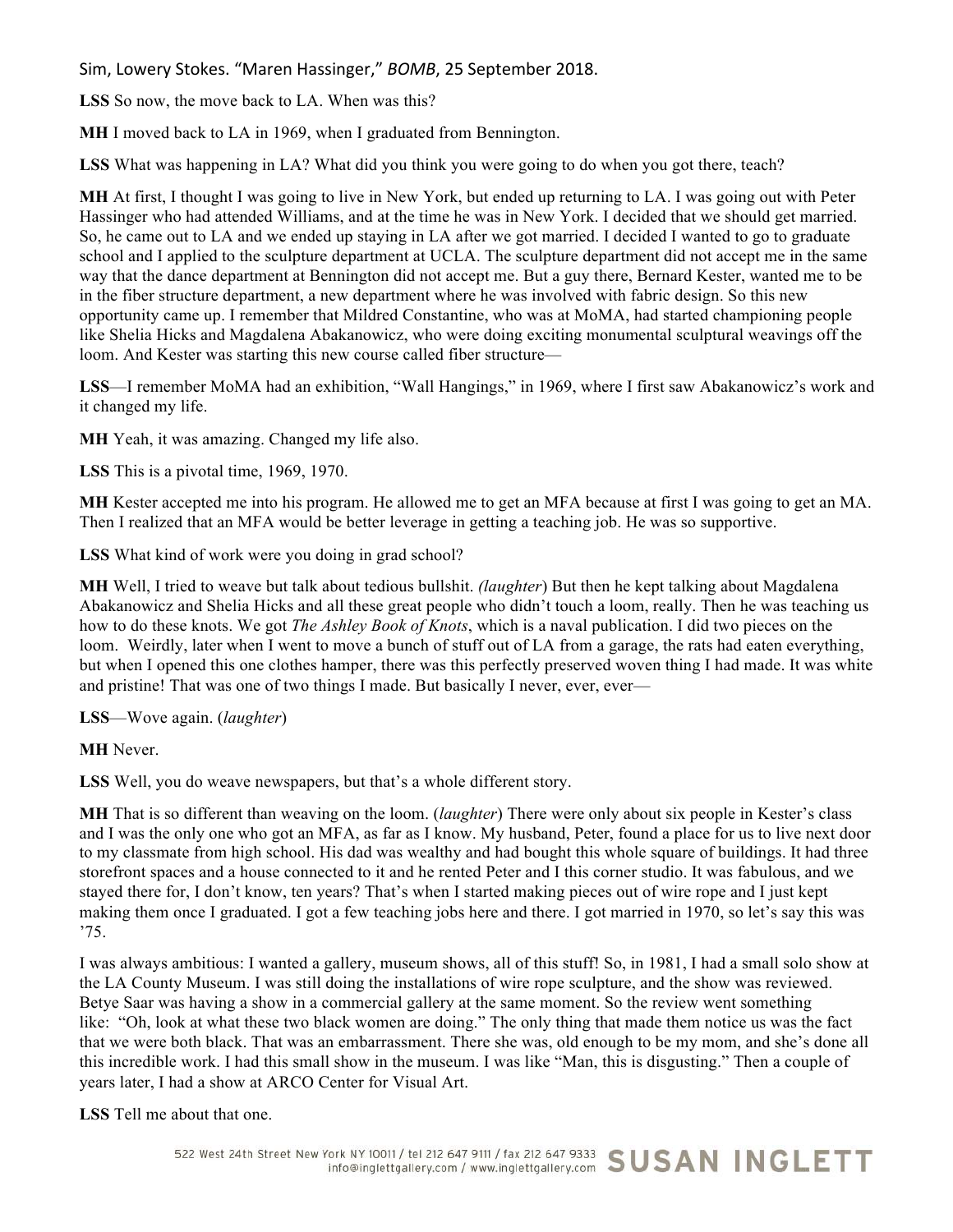**MH** Betty Gold, who was the director of the ARCO Center, was a big champion of my work. So I had a nice twoperson show there in 1976 with William Mahan. I did a performance called *High Noon*—inspired by the Gary Cooper movie—that might be described as a transgressive, confrontational improvised performance**;** where I moved among the various different sculptures, sometimes holding natural branches.

**LSS** I want to back up before going forward. How did you get into performance?

**MH** Even though Bennington didn't want me to major in dance, I took a couple of dance classes there and then when I moved to LA, I took ballet classes from this woman named Mia Slavenska and her assistant Gloria. Every Friday night—my husband took classes, too—we would try to do pirouettes together; it was hysterical. I also took classes at the Stanley Holden Ballet Institute on Pico Boulevard. And I took modern dance from the people at the Lester Horton Company, including Lelia Goldoni, who later became an actor. Yvonne de Lavallade was with the junior company and her sister Carmen was in the big company. And Carmen and Alvin Ailey moved to New York and Alvin of course had his Alvin Ailey American Dance Theater.

**LSS** So, this is when Carmen married Geoffrey Holder?

**MH** Yes, around that time I think she danced with Ailey and was a soloist.



Maren Hassinger, *Rain*, 1974, galvanized wire and wire rope, 92 x 50 in. overall, 92 x 10 in. each (5 units), Photo: Adam Reich, NYC. Courtesy of Susan Inglett Gallery, NYC.

**LSS** Funnily enough, she also danced with American Ballet Theater. My sister was a member of the corps de ballet and an occasional soloist in the Ballet Theater in the late '70s. So when Misty Copeland came on the scene, the blogosphere went nuts when the company tried to say—

**MH**—That she was the first black person.

**LSS** There was another woman named Janet Collins. My sister has always been scrupulous when talking about the people that came before her in that sense.

**MH** Yes, I took classes with Janet one summer when Jack Jackson had his summer workshops called *Inner City*. Janet was the aunt of Carmen and Yvonne de Lavallade. Anyway, the person of color all of the ballet historians used to talk about was Maria Tallchief**,** a Native American.

**LSS** Exactly, so you're dancing? How did you meet Senga Nengudi?

**MH:** So, I'm taking all these classes, like every day there would be a class. And one day, Senga called on the phone. I don't know how she knew to call me. I don't know how she got my number. My studio was on San Vicente Boulevard near Pico. You know that South of Pico scene that Kellie Jones talks about in her book, *South of Pico: African American Artists in Los Angeles in the 1960s and 1970s?* Well, I was one block north of Pico, actually. So anyway, Senga called me. Maybe she had seen my show at ARCO. She was having a show with Greg Pitts. His father was a minister who had this big hall that Senga made over into a gallery. And she was having a show there with her pantyhose sculptures and she asked me to come and see it. I realized we had both been interested in dance and had a dance background, but I didn't know we had the *same* dance background.

**LSS** Ah…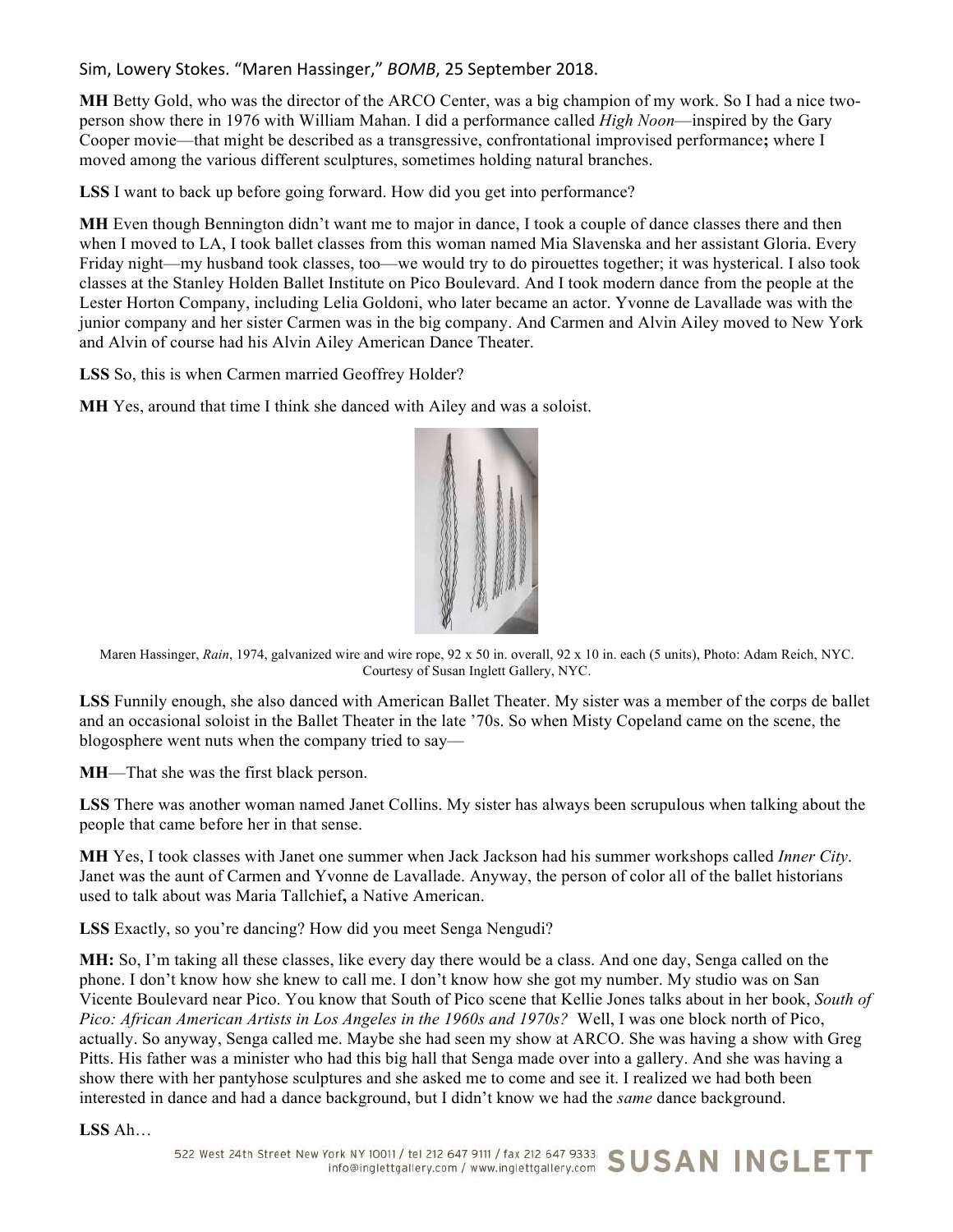**MH** We didn't know that for years and years. The guy she had been taking classes with, Jimmy Truitte, was in the Lester Horton Company, and Lelia, my teacher was also in that company. We had the same dance roots. Lester Horton was famous because his was the first interracial company and he delved heavily into influences from Asia, Mesoamerica, and Native America. He was one of these world-artist types of people.

**LSS** I remember reading about him.

**MH:** At this time, I was also taking classes from a man named Charles Edmondson who was black and in Bella Lewitzky's company.

## **LSS:** What a lineage!

**MH:** All these people were very serious and had these rigorous classes that I went to all the time, every day. Then Senga called and asked me to move around her suspended panty hose sculptures that were being shown by Gregg Pitts. The movement was improvised modern dance idiom.

After that, she kept reaching out. Then we both got accepted into a program at the Brockman Gallery, which at the time had a grant program for public art funded by the California Department of Transportation. We collaborated on her project *Ceremony for Freeway Fets*; moving with her knotted stocking pieces under the freeway overpass. We worked with other people who had done murals and public art stuff. One of those was Ulysses. Although he wasn't a part of our group—

## **LSS**—Ulysses Jenkins?

**MH** [—Yes] Somehow or another, we also met Houston Conwill, who was a sculptor and an installation and performance artist. I don't remember how we met Houston but Senga knew David Hammons because they shared a studio. So I was working with Senga, Houston Conwill, Ulysses Jenkins, Frank Parker, and David Hammons was around a bit before he moved to New York City.

**LSS:** Was there a performance that you and Senga did that David participated in? I remember seeing a photograph.

**MH:** That was *Ceremony for Freeway Fets.* Instead of it being an artwork cemented into the ground or a mural that was painted on a wall, Senga decided to do this homage to Africa. So she made little balls out of old stockings. They looked like grapes except they were stockings. She took these and under the freeway overpass, she tied them all around the freeway support pillars. She invited a bunch of musicians who were into Afro and jazz music. She made costumes, and then she invited David and I to improvise with her. We had costumes and we improvised and I remember spinning around and around.

Another piece of Senga's that I worked on was *Kiss,* in 1980 at Cal State University LA, Senga's college alma mater. Frank Parker also collaborated. And later on we did it in 2011 at the show at the Hammer Museum that Kellie Jones curated.

# **LSS** *Now Dig This! Art and Black Los Angeles, 1960-1980*.

**MH** Yes, it was supposed to be a remake of the original performance, but by this time Frank Parker had passed away. So then it was Ulysses—who had never been in the first one—Senga, and myself. Things got a bit crazy from the first performance in 1980s. For example guess what Frank is wearing on his fingers? Douche nozzles. (*laughter*) I was trying to look all dance-y, and Senga and Frank were walking around with these douche things.

**LSS** I remember first meeting David and others in Los Angeles in 1974 or '75, when a group of us East Coasters went to the National Conference of Artists meeting at Pomona College that was being organized by Samella Lewis and Mary Ann Hewitt.

**MH** Oh right, Pomona had hired me to teach at one point.

**LSS** So, 250 of us had chartered a plane and if that plane went down the entire East Coast black art world would have been lost. (*laughter*) It seems incredible now…this was just after I'd met Linda Bryant, who was working in the library at the Metropolitan Museum, where I was working. She had just come up from Atlanta, had these two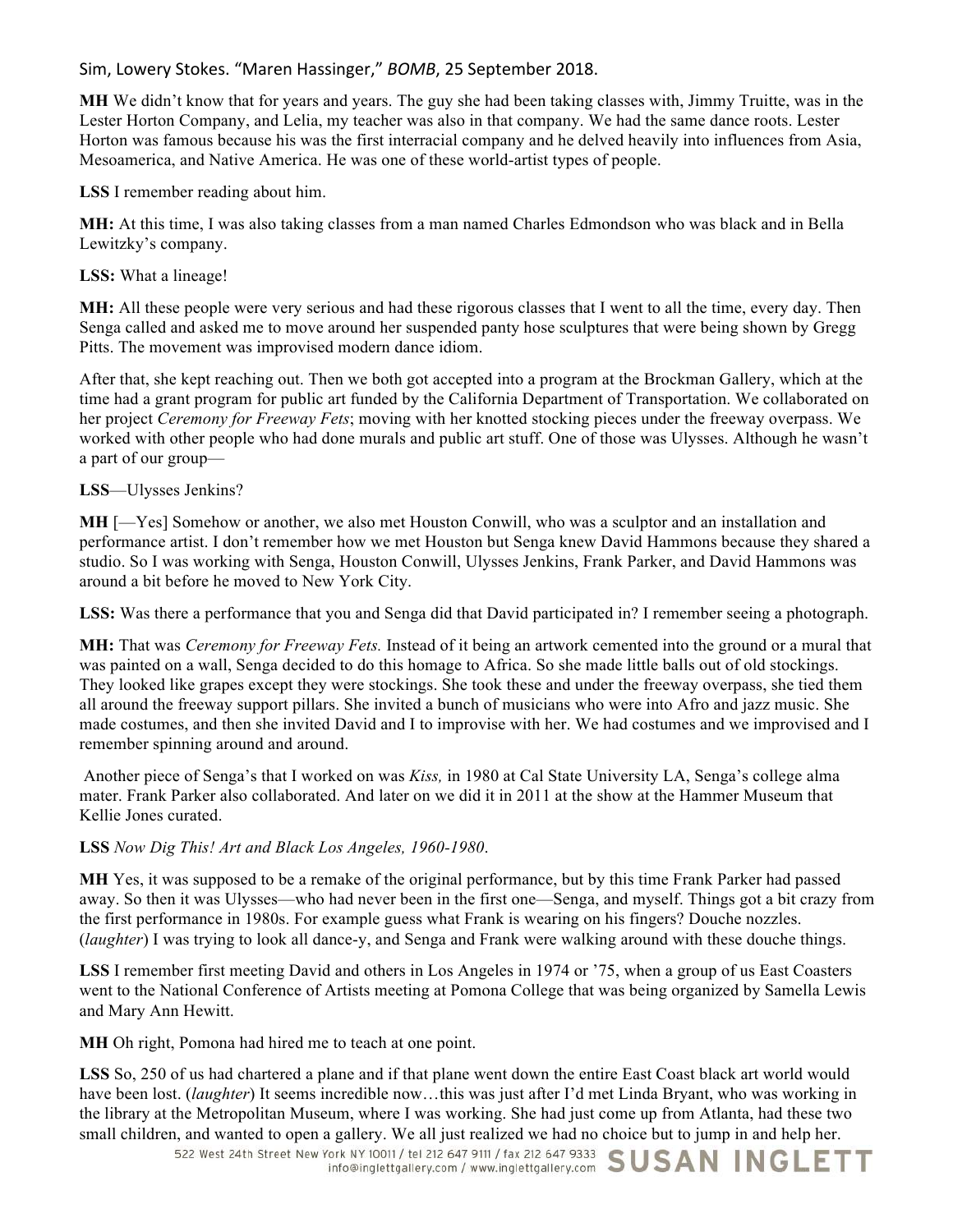

Maren Hassinger in Senga Nengudi's performance *Ceremony for Freeway Fets* for CalTrans, sponsored by Brockman Gallery, 1978. Performance in collaboration with David Hammons, Maren Hassinger and Studio Z members. Photo: Roderick 'Quaku' Young.

When we got to LA we rented this car and we're driving all around and I remember specifically Linda was our liaison with David, I don't remember how she met him. And we met Dan Concholar.

#### **MH** Oh, Dan!

**LSS** We also met Susan Jackson at that time. Our little group that was coalescing around Linda and Just Above Midtown became aware of you West Coast artists who were doing something totally different from what was happening on the East Coast. So, what I want to ask you is, were you guys aware of the fact that your involvement with performance/installation/found object aesthetics was very distinct from what was happening on the East Coast where we were trying to decide if abstract artists could be black enough? Did you have to be a black artist to be revolutionary? Who was blackstream and mainstream and all that?

**MH** Well, we didn't have an organization behind us so we were free to do anything. I know for myself all of that installation, performative, non-object making, non-figurative making came from my dance thing. I always thought if I wanted to make work that was figurative, I would make a dance. I would make something with my body in it and that would be the figurative part. I'm pretty sure Senga felt the same way. I don't know how she came to the pantyhose thing. It's said she was pregnant and noticed her body stretched and she got the panty hose to symbolize that stretch. By the time I met her, she was already doing that. She was having that show I mentioned at Greg Pitts's Parish Hall Gallery.

Earlier this year, Greg Pitts came to my retrospective, *In the Spirit of Things* at Art + Practice Space, which opened in Los Angeles in February 2018, and will be on view at the Baltimore Museum of Art starting in July 2018. We didn't have a chance to talk much, but he did come. That was very good of him. Senga's now gonna be in a show out there. So now everybody is hooking us together like never before!

**LSS** Well, I was thinking about that. I was just at the Baltimore Museum of Art with Leslie King Hammond and we saw Senga's exhibition, "Head Back & High: Senga Nengudi, Performance Objects (1976–2015*)"* at the Museum. I was thinking that it's weird because it's Senga's show and half of it is you, in videos and photographs. It's interesting how you two have become intertwined to a certain extent, at least for that period of time in the '70s.

**MH** We still do performative and intertwined things. One of the best things that we ever did together…I had done this piece in Santa Barbara in an arts organization. I can't remember the name now—

#### **LSS**—About when was this?

**MH** 1986. Ava was just born and she came with me on the trip. She was born in February and she was about five or six months old, so it was in June or July. I did this blanket of branches on the ceiling. And then I asked Senga and Ulysses if they would like to come up and do some kind of performative thing under those branches. And Senga invented this piece. I don't know how she thought of this. She had music by Butch Morris. Then she did this eternal triangle thing where Ulysses and Frank Parker were vying for my attention underneath these branches.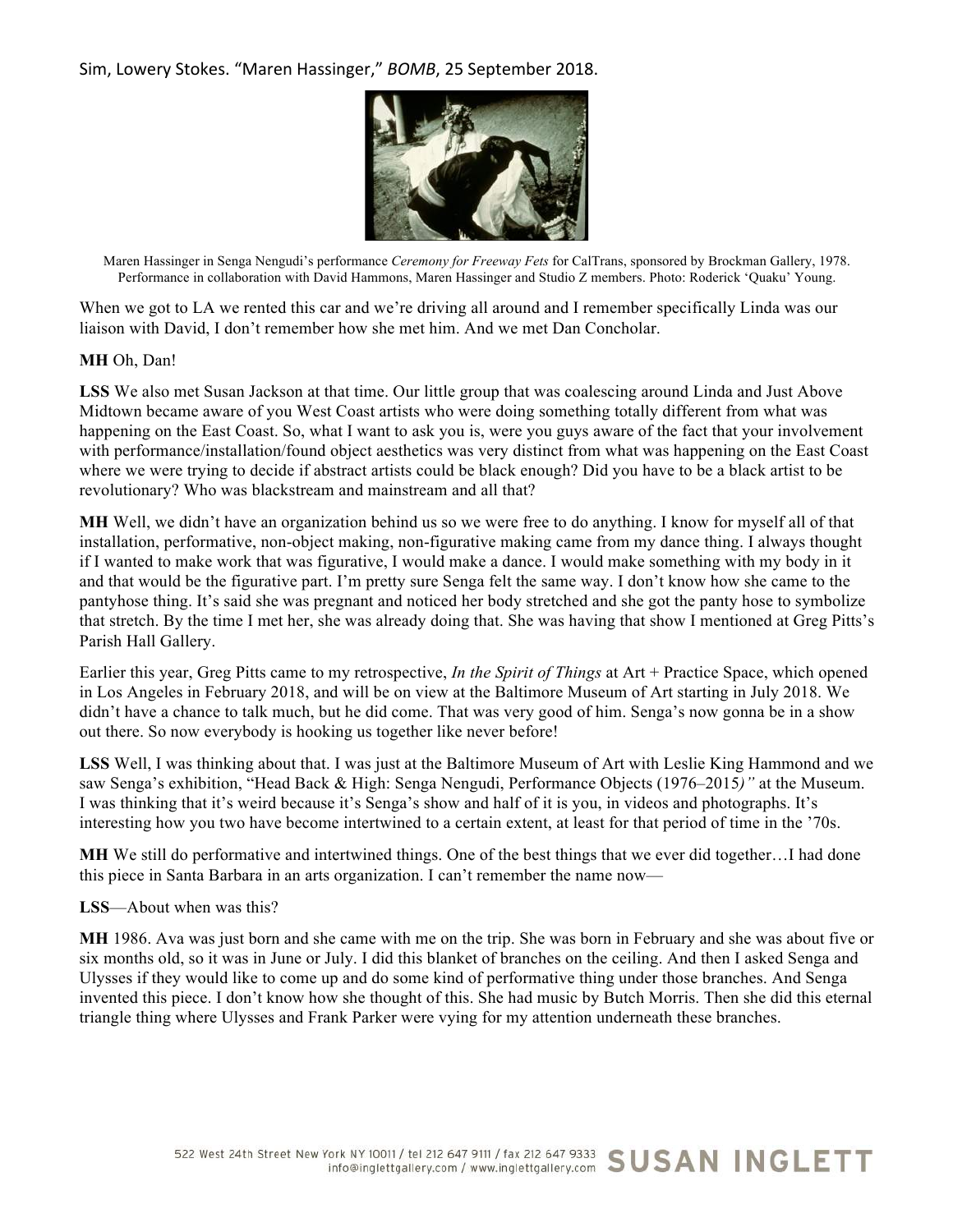

Maren Hassinger in Senga Nengudi's performance *Kiss* at California State University – Los Angeles, 1980. Performed by Maren Hassinger, Senga Nengudi and Franklin Parker.

**LSS** I've seen the video of this.

**MH** Right, and Butch Morris had this really abstract sound track that went with it. Horns and saxophones. It was just so beautiful. That was the video that I used when I did the retrospective show at Spelman in 2015. I don't know if you can remember, but you can hear the music throughout the whole show because there were these squeaking horns. Sometimes Senga would make a show and the photos would be from Greg Pitts's show. At some point, she made those photos into something large and she sold a couple and split the money with me, but not many of them sold.

I was never part of a dance company until Senga and I started working together. Then we became the dancers that we always wanted to be, but couldn't, and it really affected the work that we make still. Her work grew out of her body changing and my work grew out of motion, you know? My pieces like *Leaning*, which MoMA acquired, *Whirling*, which is in the collection of the Morgan State University Museum, and *Walking,* recently acquired by the Williams College Museum of Art, were all wire sculptures that were made about movement. They were below knee level and intended to be like feet and legs moving in space. So that had a huge effect. Installationwise, you don't think about isolated objects.

**LSS** Right, you think about it in a space.

**MH** That was acceptable at that time, too.

**LSS** At some point you and Peter and the family moved to East Hampton. That was in 1991?

**MH** Yes. The motivation for the move was the fact that the kids had been born and it was time for Ava, the eldest, to start kindergarten. There were no public schools around us at all.

Before that, when I was pregnant with Ava, I was an artist-in-residence at the Studio Museum in 1984; we sublet an apartment from this woman who was living in the Rivington Houses. She and her husband had a home in Puerto Rico and they were gone eight months out of the year. I wasn't quite finished at the Studio Museum when they came back and needed their apartment. Some other friend told us about Long Island City and then we moved there. I had a studio right on One Hundred Twenty-Fifth and Eighth Avenue in the same building as David, but I was never able to get to it from Long Island City. The person who came after me at the Studio Museum was Kerry James Marshall. I told him about the woman who always went to Puerto Rico and he got her apartment. Then I told him about my studio which I didn't have time to go to and he took that. Last year Phaidon published this big book on him and in it, he thanked me. I must say, that was a 40-year gap. (*laughter*) It was weird. That's how we got out to Long Island City.

Then, either Peter or I or the baby sitter would get on the subway every morning and take Ava to St. Bart**'**s on Fifty-First Street to go to her nursery school. I was serious; and she was going to start regular kindergarten. Then we didn't know what to do. Peter was raised in Stony Point, New York, the suburbs, and was dying to get out of New York City. He had a friend from his early 20s, Neil Hausig, who had moved out to East Hampton and he found us a place. That was the worst mistake ever. It was too far away from New York City. I guess it was okay for the kids because they had decent schools to go to, but everything else was a mess. Our marriage ended. We ended up moving away. He moved to one place; I moved to another. I was trying to raise the kids so I was putting out feelers for jobs, and I got the job at MICA. In the meanwhile, Howardena Pindell was instrumental in getting me a position as an adjunct at Stony Brook teaching design.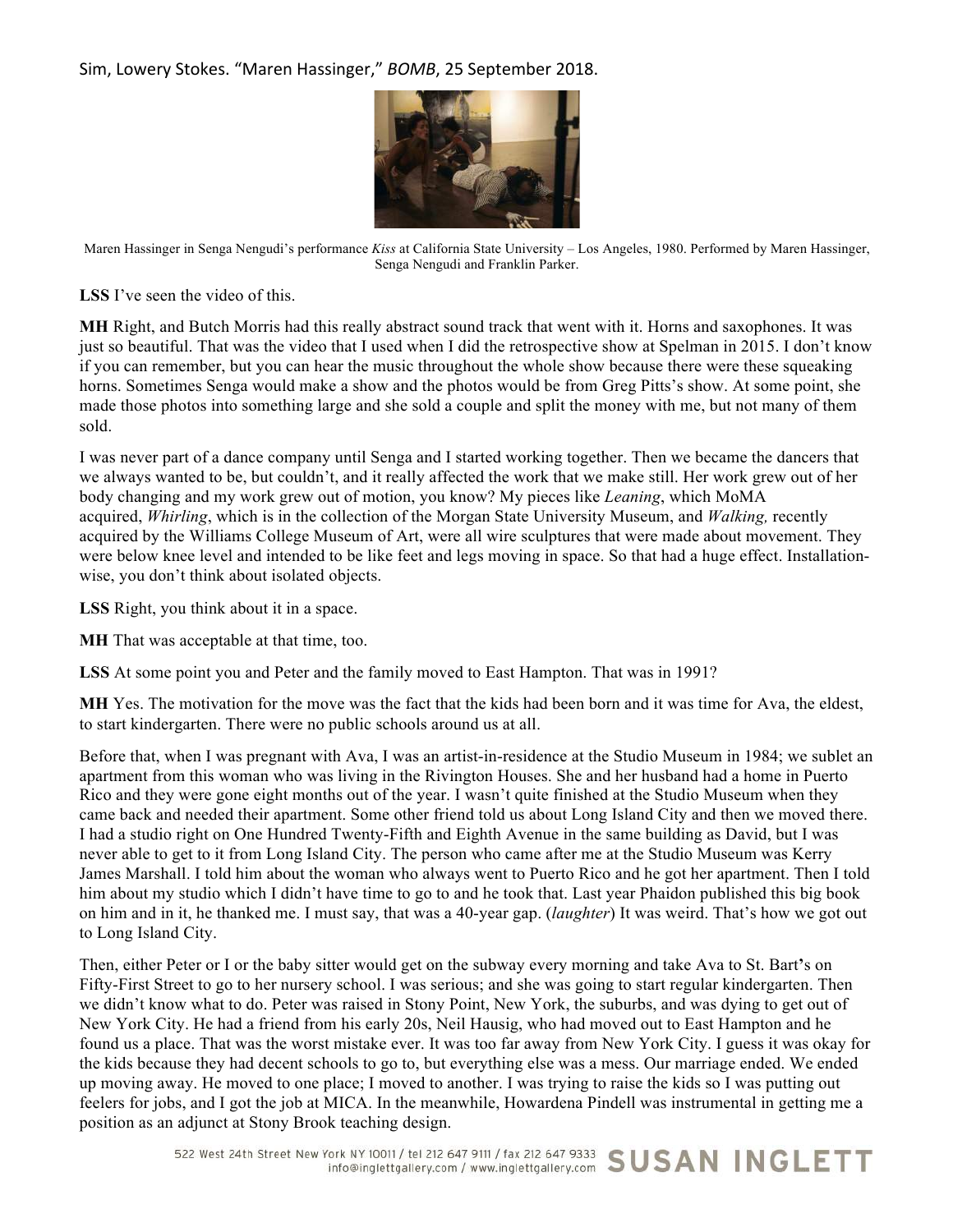So finally, I left East Hampton and moved to Baltimore in 1997. The kids got an excellent education because in our neighborhood there was a really good public school. Baltimore was known for the television show *The Wire,* and the public schools on that side of town were not so good**.** But this one was ten minutes from my job as well. They ended up going to grammar school, middle school, and high school in Baltimore public schools and they got scholarships to Ivy League institutions, both of them. They ended up doing whatever they wanted to do. They pursued what they wanted to pursue, and they did fine.

Ava went to graduate school and decided to be an artist so she got an MFA at University of Pennsylvania. She's still suffering from being an artist. You know how we suffer. "I can't stand it! How am I going to eat and get a job?!" That whole thing. But she does really wonderful work and she got a lot out of her relationship with Terry Adkins before he passed away. That was good.

My son Jesse never wanted to go to graduate school. He got a degree from Yale in politics and economics. He ended up coming back and living in Baltimore for a while and was running Democratic political campaigns. I don't know how he got into that. He began to rise up through the ranks and became the one in charge, not the one ringing all the doorbells. He worked really hard for this guy who was in Montgomery County, Maryland but the guy still didn't win. Jesse then ended up going to the West Coast. He got a job with this new startup that facilitates Democratic campaigns. You can put the app on your phone and it will help you with your campaign. He's been doing that for about three years and he got a promotion; he likes it.



Maren Hassinger, *Walking*, 1978 (installation view Williams College Museum of Art, Williamstown, MA) One part of a trilogy about motion from the knee down, which includes *Whirling* (1978) and *Leaning* (1980). Wire and wire rope elements, 22 x 5 1/2 in. each (148 elements) 22 x 120 x 144 in. overall. Photo: Jim Gipe, Florence, MA. Courtesy of Susan Inglett Gallery, NYC.

**LSS** I want to double back to a comment you made about being annoyed because when you and Betye had shows, people focused on the fact that you were both black.

**MH** Yeah, that was annoying.

**LSS** But that was just about the moment when the women's movement was making an impact in the art world. I remember there was always so much controversy about how black women fit into that dialogue because to a certain extent, the economics of this country had already liberated us: we always had to work both in and out of the house to support our families. So, what was the big deal?

I'm wondering how that sense of blackness and femaleness played into your life. Coming from the West Coast, did you have any sense of that when you were at Bennington? You would have been at Bennington just as *The Feminine Mystique* was published in 1963.

**MH** I was at Bennington in 1965–69. In my experience black women weren't a part of feminism.

**LSS** I am also wondering if early critical response to your work both from the issues of gender and race was based on the fact that there wasn't anything that people could relate to that was recognizable as a culturally specific trope. I mean culturally specific in the way people conceive of what a black woman artist would do.

**MH** Right, but I ask, "Who else would do this shit?"

**LSS** Well that's a whole other question. (*laughter*) You've said that your work proceeded from movement, but I always thought it had an extraordinarily nature-based celebration, even when you were using manufactured materials.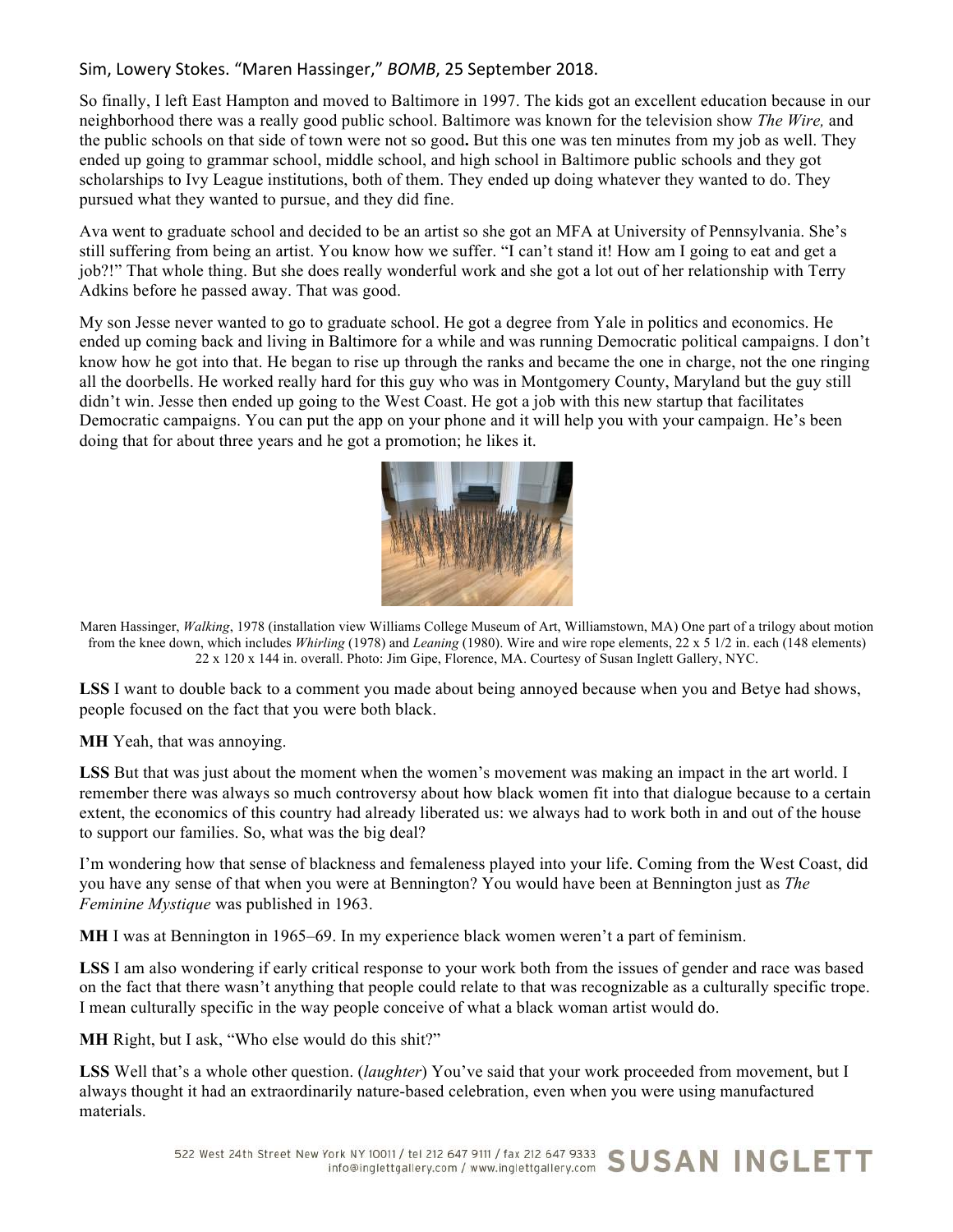#### **MH** Right.

**LSS** It's interesting because from my perch at the Metropolitan Museum, this is the moment when everyone was getting pluralistic and conscious of including black people in exhibitions. At the last minute, I'd inevitably get a call requesting recommendations of some black artists. I remember I got an inquiry from someone who was doing a painting show of women artists in the early '80s and I realized that every artist I knew in my circle was doing performance work. I started doing research about that phenomenon that became an article in a feminist anthology.

Then Richard Mayhew came and asked if I would participate in a panel in a symposium at Penn State for the exhibition "Since the Harlem Renaissance," which had originally been organized at Bucknell University in 1985 by Joe Jacobs. I was excited to present my research on black women artists doing installation and performance because no one had talked about it.

All the luminaries were at the symposium: Elizabeth Catlett, I think Romare was there. Maybe Norman Lewis and Ernie Critchlow. Of course the contemporary panel was the last panel. I was on with Benny Andrews and someone else. We were running out of time so I couldn't read a formal paper, so I started showing these images.

Boy! I got such hell from everybody. I was accused of destroying African- American art because artists needed to make commodities that could be sold. Joyce Scott and I think Oletha DeVane had driven up from Baltimore. I had been following Joyce's performance art. When I came down off the stage, all the young women in the art department flocked around saying, "I can't believe you presented this material. We've been trying to do this in our department and our professors won't let us."

This connects into the larger feminist movement where women were moving into photography, installation, and video as a way of avoiding being in competition with white men making big paintings. This was their way of expressing themselves. It was a zeitgeist, even though it wasn't necessarily hooked in together.

**MH** There is a way women have of living in their bodies, which is certainly something Senga exploited, one hundred percent.

LSS I think you also bring into your own work a lot of spiritual and intellectual concepts from other cultures, let's say Zen. It's one of the challenges of your work.

**MH** Yeah, that it doesn't have a racial specificity. I obviously had to think about what I was going to make, because artists make things. For example, I had this experience with fibers and wire ropes. They were like ropes but made out of steel. I really thought the big issue of my lifetime would be a loss of nature. I made that decision. Just like I made the decision about being an artist. It was a decision. It wasn't like vague or anything. It was like when I decided I was going to get married or have kids.

So that when I started doing the *Citizens* pieces and the *Equality* pieces in 2017 and 2018, you gradually see my themes about the loss of nature morph into themes of equality. All these things were intellectual decisions about how to proceed. It wasn't like, "Oh, I think I'll experiment and see what happens." Maybe I didn't voice them, but I wrote them down and I kept notes.

**LSS** What was it in that moment that put that thought in your head? Were you involved in ecological and environmental issues?

**MH** No. I never wanted to be an ecologist type specifically. I wanted my work to be an overarching statement about the nature of our lives now. Our relationship to nature is going to be different than other generations' relationship to nature because we have damaged everything. Then, twenty-five to thirty years later, I start reading a lot of William Faulkner, *The Bear,* and I also read Herman Melville's *Moby Dick*. *The Bear* and *Moby Dick* have a lot in common because they both identify non-white people as visionary and as connected to the land in a way that white people are oblivious to, because white people are too busy trying to make money. In the case of *Moby Dick,* they have to get that oil to make light and in Faulkner's *The Bear*, they have to get that land and make it pay. What I came to finally and weirdly was supported from the readings of these visionary writers Faulkner and Melville. I see the loss of nature as intimately connected to people who have created social situations and monetary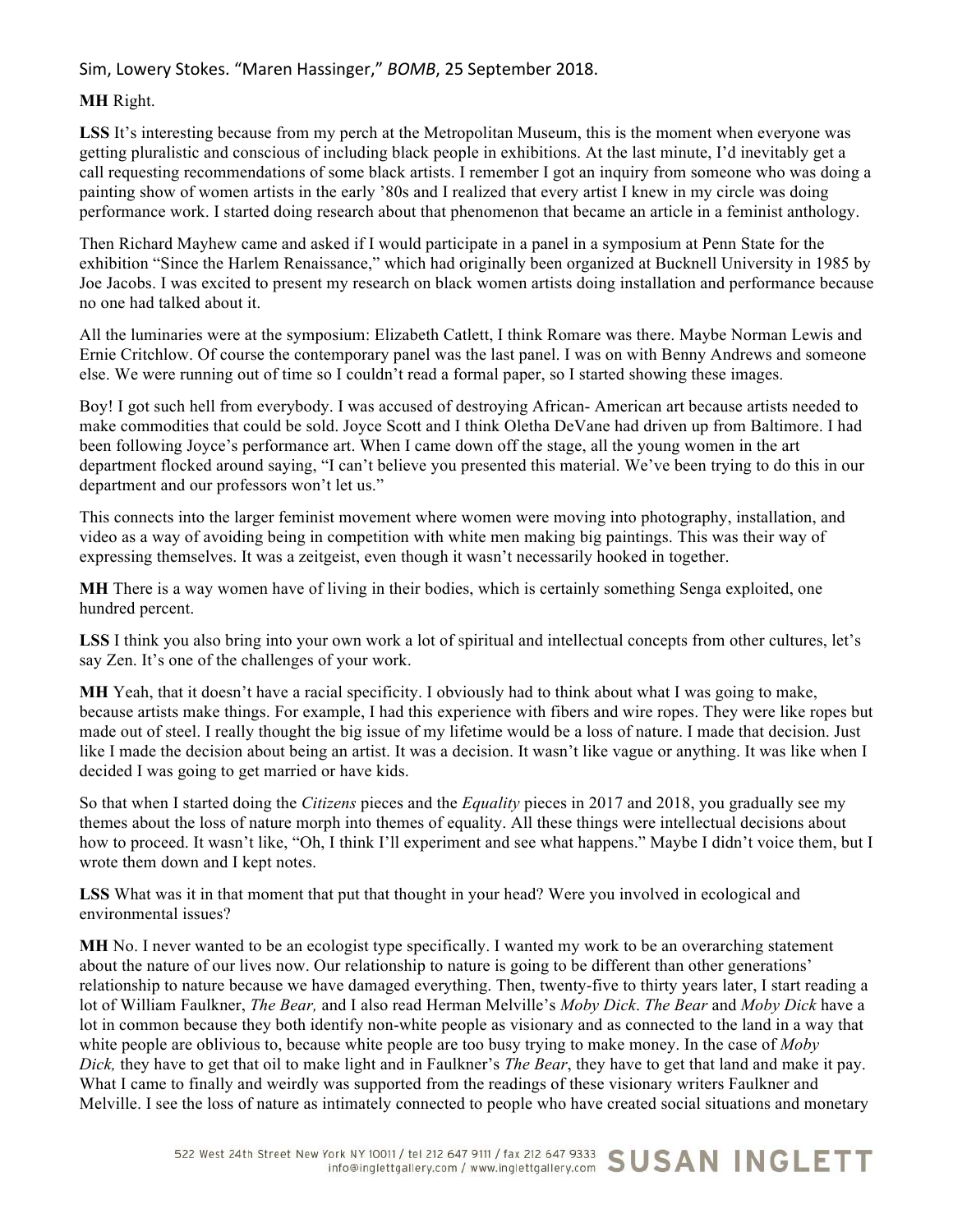gains, based on killing nature. Only recently, I got really interested in how the rape of nature and discrimination against certain individuals, certain human beings**,** are related.

**LSS** Let's back up and pick up from the mid '70s. When did you meet Linda Goode Bryant? Did you meet her in '75 when we came out to LA?

**MH** No, I never met you or her that time. I met Linda through Senga in New York. I didn't know about Just Above Midtown when it was on Fifty-Seventh Street. What I knew of it was in Senga's catalogue, that famous picture where she's standing and stretching lengths of stockings in both hands. Around that time, I had a show in 1978 at the gallery of Pat Adams, my Bennington teacher, who showed with Virginia Zabriskie.

**LSS** Oh, okay!

**MH** That's where I showed *Walking,* which the Williams College Art Museum just bought. What I knew of Fifty-Seventh Street was Virginia Zabriskie. Then Linda asked me to have a show down in—

**LSS**—Tribeca where Just Above Midtown Gallery had relocated on Franklin Street.

**MH** That one seemed kind of glamorous to me because Robert De Niro would walk up and down and Harvey Keitel and all those actors.

**LSS** It was a much sexier neighborhood then. It was just when Tribeca was heating up.



Maren Hassinger, *Our Lives*, 2008/2018, shredded, twisted and wrapped New York Times newspapers, 72 in. dia. Photo: Adam Reich, NYC. Courtesy of Susan Inglett Gallery, NYC.



Maren Hassinger, *Whole Cloth*, 2017, muslin dyed with tea and coffee, 62 x 66 in. Photo: Adam Reich, NYC. Courtesy of Susan Inglett Gallery, NYC.

**MH** I did this show at Just Above Midtown when it was there. Oh! I remember how they found out about me! It was the summer of 1980. I had done an installation for "Art on the Beach" that Creative Time had organized on the landfill site before it was developed as Battery Park City.

**LSS** Oh, I remember, right on the beach!

**MH** Yes! I was still living in LA when I came to New York to do "Art on the Beach*"* and then I had the follow up show at Linda's gallery in 1982 that was inspired by that experience. I used different materials for the work and did something like these individual stones with dowels coming out of them and all leaning in the same direction. It looked like some beach scene.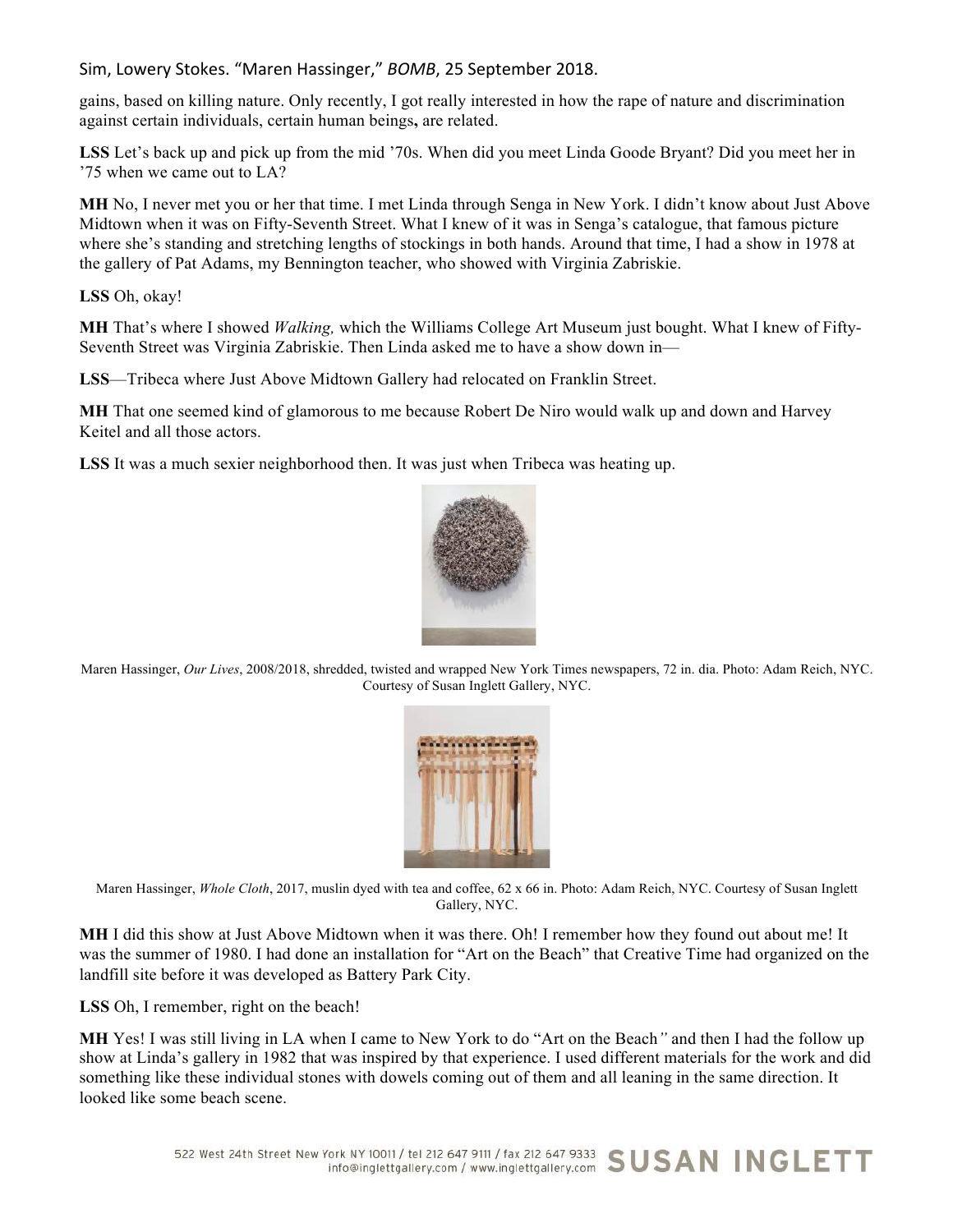There was no one at the opening except David Hammons, me, and Linda because she wasn't big on advertising and I didn't know anybody from New York. Two other people were there, the parents of one of Peter's friends, Lenny Goldberg, from Williams College. David did an interactive piece where he played a flute. It was a poignant tune he was playing; it was very supportive and very nice. I think it was his way of reaching out to become friends. With David, the conversation is about the doing of the art, not the sitting down and having a conversation about it. Also, during that time when I was making that piece, David asked me if I wanted to go hear Sun Ra. And I stupidly said no. I should have gone to that. I blew it.

**LSS** I remember seeing Sun Ra at Tompkins Square Park. Oh my God, it was all too much. We were all transported to Venus. But getting back to Linda: she supported and promoted a lot of people at JAM who went on to bigger and better things.

**MH** Well, her intention was to make black art important, and she was doing it. I don't know how she does the stuff she does. Like right now with the gardens; it's amazing. I'm beholden because she was my entrée into the New York art scene and it still took me a long time. That show was thirty years ago and Susan Inglett has just asked me to join her gallery.

LSS Thinking about what's going on in the 80s—there's postmodernism, people bringing all these kinds of figuration back, mixing it up, bringing history and primitivism into it, and you're making your nature-based work. I want you to talk about the materials that you're attracted to and eventually talk about the marketability of your work.

**MH** I'm sure everything affected the marketability. I was a black woman doing abstract work that wasn't about making objects. It was installation, often large and often created with materials that weren't traditionally art materials.

**LSS** They weren't paintings on the wall.

**MH** Right, they weren't paintings, they weren't colorful, but I kept doing them because that's what would come to me. I could have stopped, I suppose, but to me they seemed like good pieces and they were in line with my thinking. Artists do what they think is important to them in their life span. That's what they've always done— Rembrandt or Van Gogh or Picasso. They did what they did because they thought it was important. Not because they thought someone was going to buy something. I knew that if it was going to be what I thought was important, I would have to find another way to make a living. That's why I at least had the foresight to get an MFA, because then teaching became how I ate. After I got a divorce, it's how I supported the kids: they got a decent education, they got into college. That teaching job at Maryland Institute was very important.

**LSS** I remember when we had this string of people coming into the interview for the position at the Maryland Institute, which Leslie King Hammond organized in New York City. They were giving these pat answers and statements, and then when you started talking about spatial and conceptual ideas about artmaking, we were all transported. I remember being so inspired, I was going to quit my job at the Metropolitan Museum the next day and enroll at MICA to study with you. I think you probably attracted a lot of students.

**MH** Teaching was really good to me in more ways than making money because I ended up having some really good students who were inspirational in their approach as to why they were making art and why they thought it was important. I worked with inspirational colleagues like John Peacock and we could talk and talk and talk about what was important. We talked a lot about education and what it means.

But initially I had a tough time with the students at MICA. It took me about ten years to find some students who took me seriously. I have to tell you very seriously. There were so many macho white men at the Institute who were like, "Who is this black woman? What kind of work is she doing? And sculpture has gotta be big." It was hard, especially the first five years. They hated my guts. Then we moved to the new building in 2015, and John Peacock started coming for all the seminars and we started talking about Paulo Freire, the Brazilian writer. Actually we spoke of him earlier along with bell hooks, but it seemed to really take flight after the studio move.

**LSS** Yes, he wrote *The Pedagogy of the Oppressed*.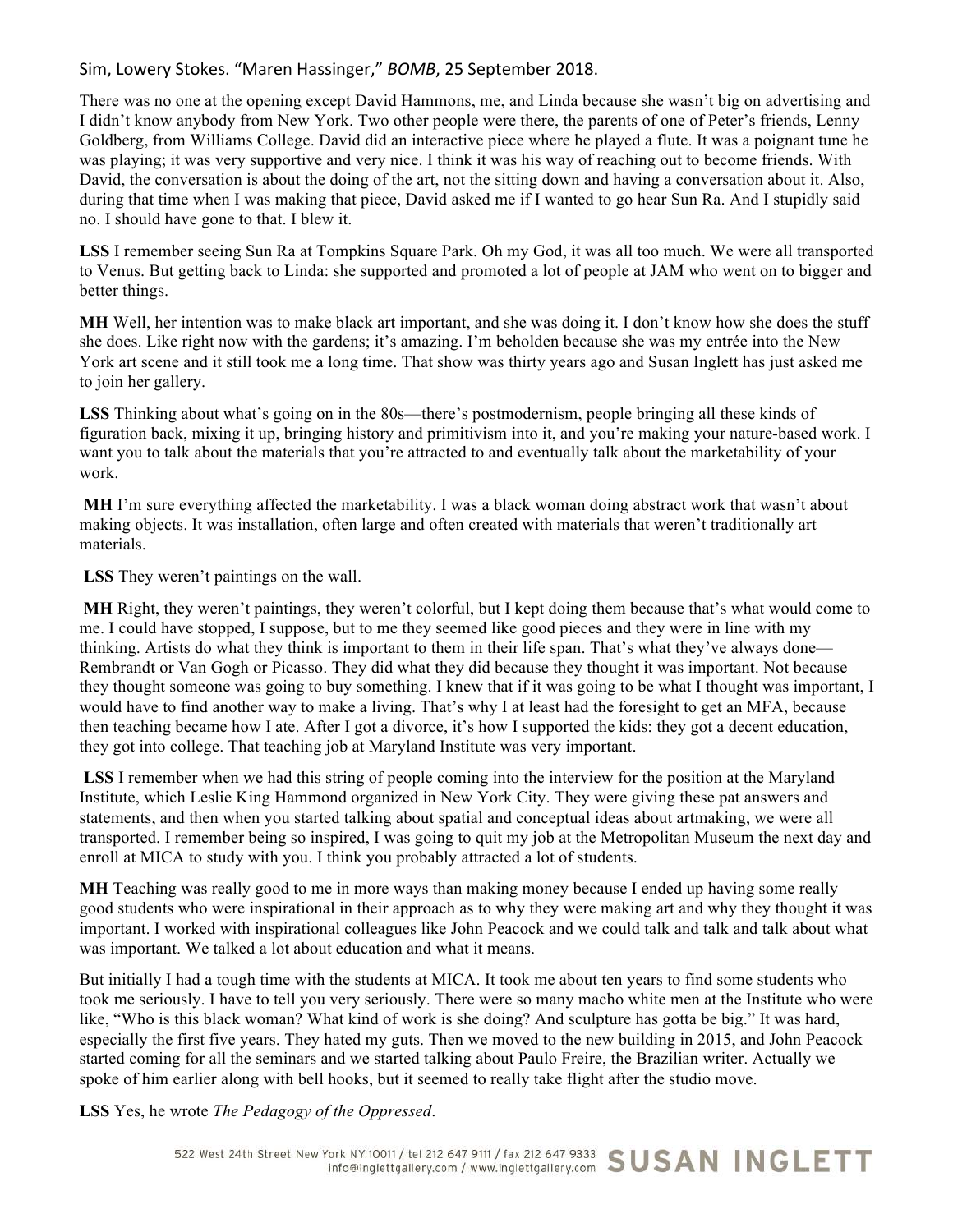**MH** That's when we started cooking with some fire. (*laughter*) When I went into that interview, I thought I was going to be teaching a sculpture class and this woman who came out right before me had a silk scarf on. She looked like she worked in an office. Also, the student on the interview team, I just thought he was a young teacher. I just talked about sculpture and addressed a lot of remarks to him not knowing he was going be one of my students.

**LSS:** Hmm.

**MH**: Then he went back and told the other students that I was the one that talked about sculpture, but they didn't like me anyway. Later on, I invited him to come back and share his work with the students, and he kept saying, "Okay, I'll be there," then he would call at the last minute, "Oh, I can't make it."



Maren Hassinger, *Beach*, 1980, homemade rocks out of plaster, sand, paint and wooden dowels, each unit 36 in. height, field size variable. Courtesy of Susan Inglett Gallery, NY

**LSS** So, talk about the materials you use and what initially attracted you to them because it's almost like this "Maren" vocabulary. Why cords? Wire ropes? Pink plastic bags? Newspaper? Branches? And now you're doing some photo-based work.

**MH** I guess I came to the conclusion early on that if you're going to talk about nature, then you have to use it. That's why I was using the branches.

**LSS** And the leaves.

**MH** And the leaves. I figured out a way of preserving them. They don't last forever but they last pretty well, especially if you put them behind glass and they don't get a lot of air.

The wire rope thing took me longer to figure out, but I figured it out why I was using it when Ava was born. I had the midwives and I didn't take any medication to be knocked out. I saw the umbilical cord. It has a twist, and inside the twist are all the veins, etcetera, feeding the baby; but it was covered by a membrane, and it looked just like wire rope. It was even gray like galvanized wire rope. Then I realized I was doing the right thing. Even now I think about that, all mammals have that experience of that umbilical cord. It's a twist; it's a twist! It looks like a twist.

**LSS**So it would seem that the experience of childbirth inspired both you and Senga.

**MH** Yes. Then I realized I was doing the right thing. Even now I think about that. That twisting thing has to be central to all mammals. I didn't make that up.

**LSS** Hence the twisting of the newspaper, too.

**MH** The newspaper has a dual value of being us because it's writings about us. It's photographs of us. It's humanity, worldwide, all of our stories.

**LSS** That twist must relate to some kind of subatomic structure of a helix or something like that. It might be something that comes in your DNA; you sort of recognize it in that sense.

**MH** Or it's our innate knowledge about our body, which allows us to illustrate it in that way.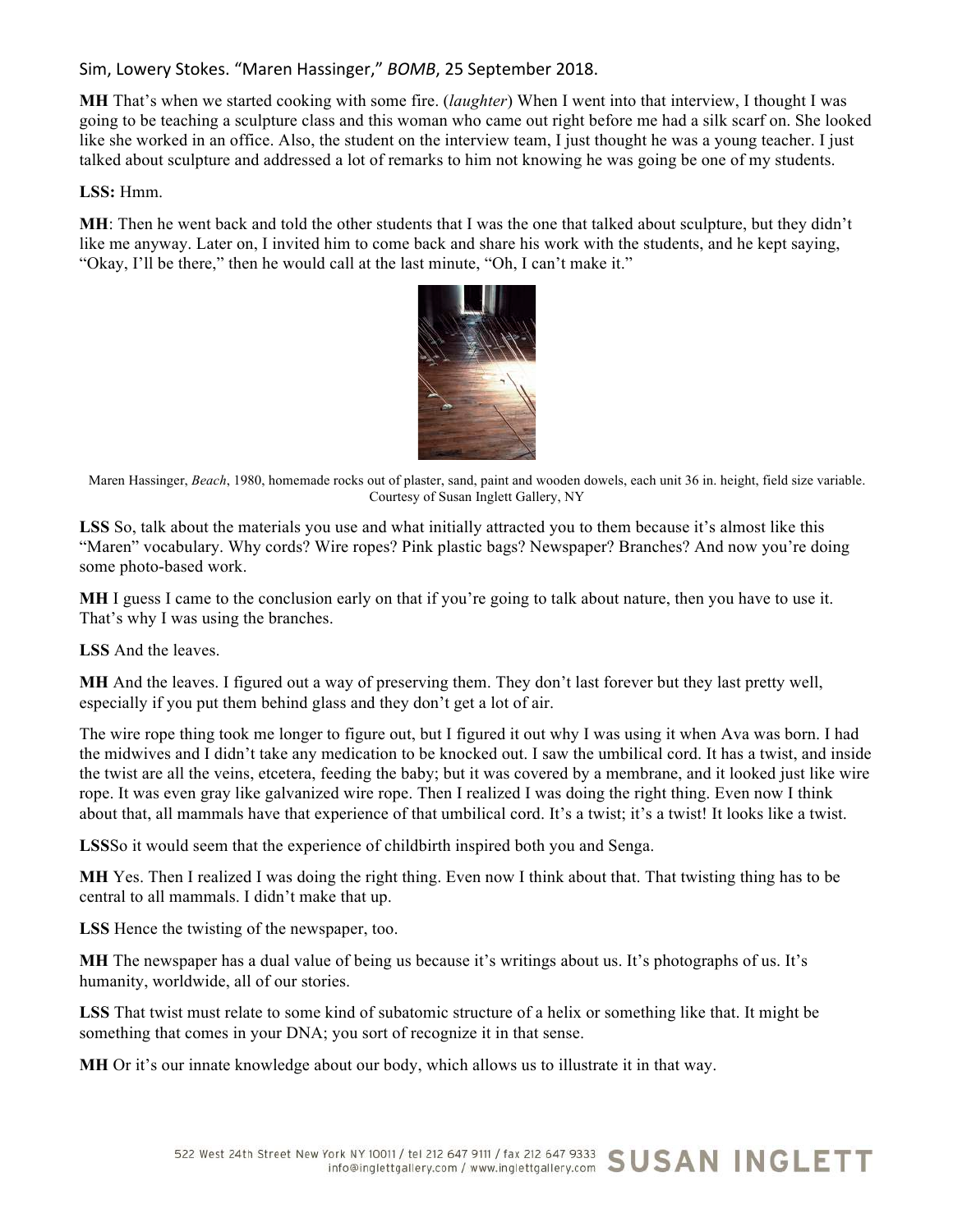**LSS** I think it takes a certain amount of awareness. There's lots of people walking around the world in their bodies and yet have no sense of it. They're totally divorced from it. Your ability to make these kinds of connections is key.

**MH** But that's what artists are supposed to do, right?

**LSS** Uh huh.

**MH** Ava always says she feels like I'm more of a poet. She says, "Mom, it's the poetry."

**LSS** What a lovely thing for a daughter to say to her mother!

**MH** I know! She treats me very nicely around the issues of art and then we have run-ins on other things. I respect her art, too. She did some crazy stuff for the show she was in recently. (*laughter*) She was making this analogy between umbilical cords and all the wires that we have now. Wires, wires, wires everywhere. One of her pieces was tangled wires coming down from the wall and each wire was attached to a cell phone. The image on each cell phone is of a belly button. She asked a whole bunch of people for photos of their belly buttons: me, her godmother…this belly button and that belly button—

**LSS**—And the photos of the belly buttons are Face Timed on the cell phones?

**MH** Yeah, yeah. It was really great.

**LSS** All right, now, talk about your attraction to pink plastics bags.

**MH** Okay, that happened because of an installation, *Pink Paths,* that I did in LA in 1982 under the auspices of the Foundation for Art Resources-Transitional Uses. It was organized by some women who had gone to Cal Arts. One of those women, Megan Williams (assisted by Candy Lewis) was going out with Jonathan Borofsky at the time. As a young artist, she was doing quite well; she was really well respected, and continues to be, I think. I don't think they're together anymore. She asked me to come out and do this piece in Lynwood, California because in Lynwood they had torn up this entire neighborhood to put in a new freeway route. But then they didn't put the highway in, so it was an abandoned area with bands of wild dogs running through the neighborhood, which was right in the middle of a black community. For some reason, a bunch of people wanted to do some kind of project in this neighborhood, because it was really like a ghost town. Every block would maybe have one house left on it, it had been flattened, and then the wild dogs took over. Mercifully I didn't see any wild dogs. My dance teacher, Charles Edmondson, went out there with me and helped me make this piece.

**LSS** Who was going to come see these pieces?

**MH** Well, some art people because recently, Margo Cohen Ristorucci, coordinator of public programs at the Brooklyn Museum, was very instrumental in having me do a *Pink Trash* redux in Prospect Park in 2017. But back to the original, I looked around this neighborhood and decided that I wanted to work with the paths, I think it was because of color theory, but I wanted to make hot pink paths. Some of them were short. I know one of them went to an existing house's doorway. Two others were in what must have been driveways but since they tore down all the houses, the driveways seemed to be connected to other driveways. When I put the pink paint down, which Charles helped me with, the pink went next to the grass.

**LSS** This is pink paint you're talking about?

**MH** Right, outdoor pink paint that I had gotten right at the paint store. The pink paint and the green grass were complimentary colors, so the pink was pinker and the green was greener. Then, I was supposed to do a project for "Art Across the Park" in 1983 with Gylbert Coker and Horace Brockington. Horace went with me to all the sites through all the different parks. He took photographs of all the sites we considered and that's why I have those photos. For this installation, I wanted to call attention to trash in the environment. I picked up all the existing trash, threw it away in bags and then I put the pink trash out. I decided I wanted to use cigarettes in this one.

**LSS** Now wait a minute, did you collect pink trash or did you create it?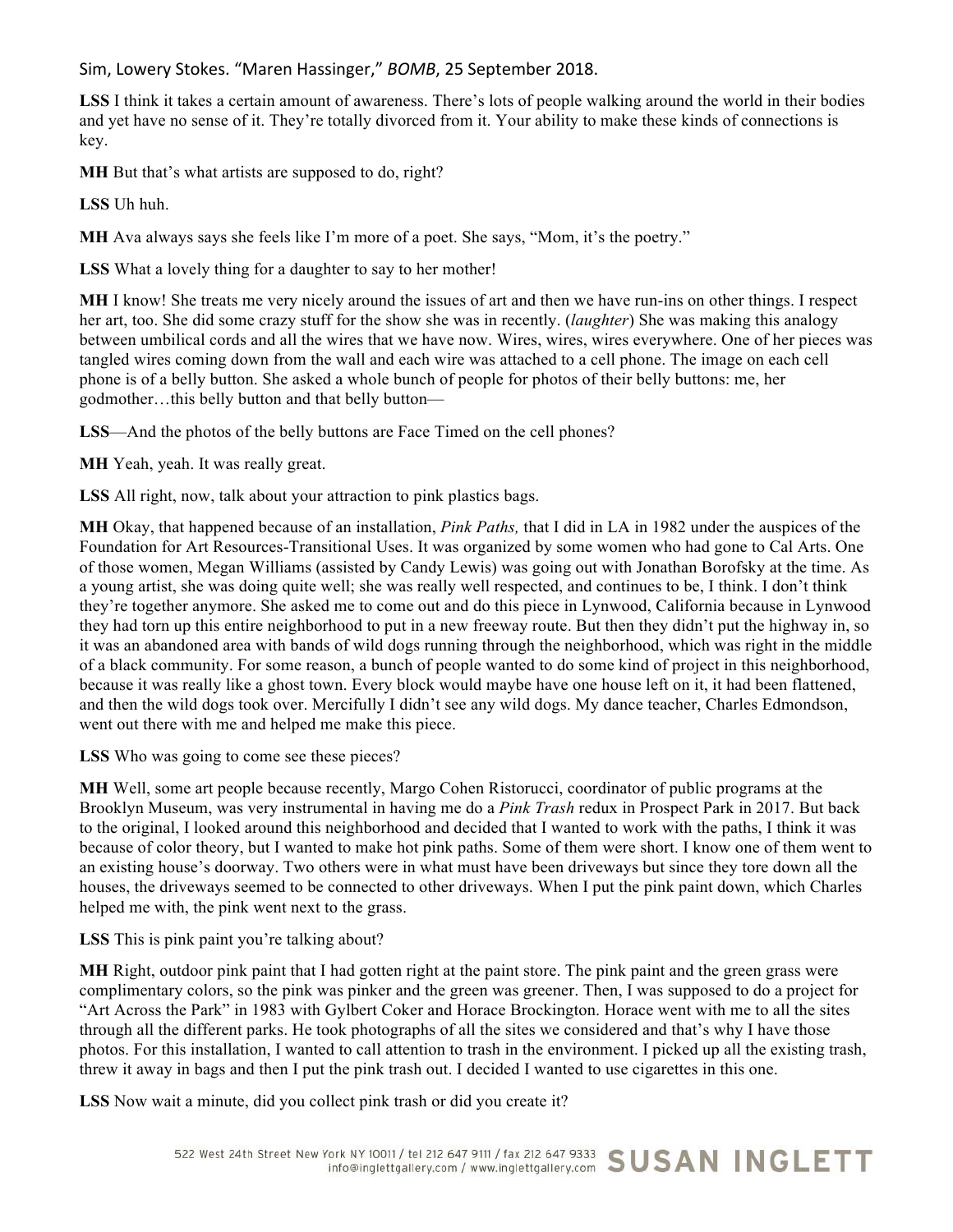**MH** I collected some and made some. I collected some reams of pink paper, but I made pink cigarettes and pink beer cans and pink—

**LSS**—Geez….

**MH** For "Art Across the Park" I bought pink plastic eating utensils and pink paper plates. Then I had this pink bag and I had this pink outfit. I shipped it all to New York. I made enough for three parks. Because I had already done the pink paths, I knew about pink and green. Then I would get my pink bag out, fill it with enough pink objects for each park. I would then go with a real trash bag and pick up all the white trash, put that aside, and take the pink objects out of my pink bag and put them all down as pink trash. This guy in Central Park said, "Oh my God, it looks like fallen leaves." He made the connection between nature and what I was doing. And that really made me feel good that I was staying in my bailiwick.

**LSS** Your little path that you set for yourself. (*laughter*)

**MH** And then I went back to Central Park the next day **(**I hadn't taken photographs that day for whatever reason), and every single bit of trash had been picked up. There wasn't one little pink cigarette. And that was the dirtiest park. We did it on a Monday and the previous day, Sunday, people had been barbecuing and there were nasty meat packages. But someone picked up all that pink trash, so I guess it really succeeded.



Maren Hassinger, *Pink Trash*, an installation and performance in three New York City Parks on the defiling of nature, 1982. Photo: Horace Brockington. Courtesy of Susan Inglett Gallery, NYC.



Maren Hassinger, *Pink Trash*, a performance in Prospect Park across 50 square feet in partnership with the Brooklyn Museum's "We Wanted a Revolution – Radical Black Women 1965-1985," 2017. Photo: Kolin Mendez. Courtesy of Susan Inglett Gallery, NYC.

**LSS** How did you move from using those kinds of objects to using the blown-up plastic bags?

**MH** Well I had noticed in New York City on my various trips back and forth, all these plastic bags caught up in the trees. All up Eighth Avenue, and in the projects. They were beautiful. Then I did a piece at the Neuberger Museum at SUNY Purchase in 1997. This time I got some pink bags and I asked people to put notes in them, and then I tied them all up there. They're supposed to be wishes.

**LSS** Did you tie them into a tree?

**MH** I tied them into a lot of trees that were in a row. They began to fade quickly because of the rain and the snow and the sunlight. They became very much like the bags you see over here. But people put really significant, serious notes in there. It's like that Japanese thing where you're doing a prayer tree and you connect the notes to the tree. The next time I did that, I decided that I would do it indoors, I put a prayer of love inside, little love notes, and then I created the installation *Love* at the Baltimore Museum in 2007 for The Janet and Walter Sondheim Finalists exhibition, and installed the bags in a corner.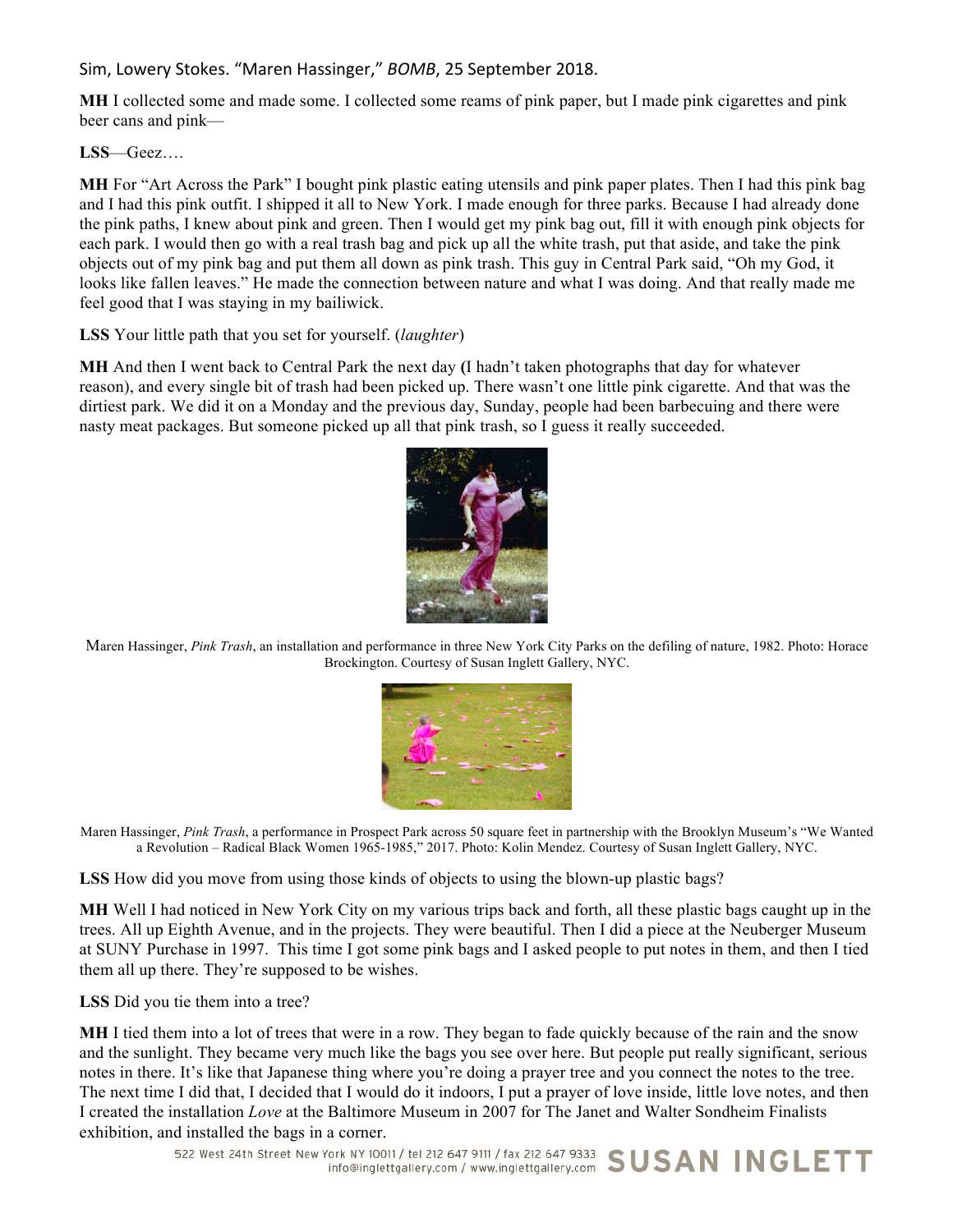**LSS** I think that was the first time I saw them.

**MH** First of all, only a crazy person would be up on one of those extension things—

**LSS**—The cherry pickers.

**MH** I blew them up and tied them off and then a woman art handler on the cherry picker would put them in place. It took like seven days. It was crazy! If you do it for one day, you've lost your mind.

**LSS** But Maren, all of your work is kind of mind blowing. Sitting there, untwisting wire cord, hello?

**MH** Yeah that was weird, too.

**LSS** Gathering up branches and leaves. I mean, really…. (*laughter*)

**MH** And those leaves. Those initially came because I was working in a flower shop before I started teaching.

**LSS** You just installed a pink bag work at Susan Inglett Gallery this past spring. Was that the one that was purchased by the Studio Museum in Harlem?

**MH** Yes, the Studio Museum in Harlem purchased that one. My daughter Ava said the pink bag piece in a room at Art + Practice, looked vaginal and that shocked me. But, once I looked at it, I realized that it was. That  $A + P$  piece made more sense being that way, since it was in a corridor. But, the original pink [bag piece?] at the BMA cast pink shadows on the wall and created this incredible color theory effect where, say you were wearing a white shirt, and you stared at that thing and you looked at your shirt, your shirt became green. If somebody got close to it, it didn't matter what skin color, if you were very, very, dark skinned it would still give you a rosy glow. If you were light skinned, your flesh might seem pink. It had the capability of being very luminous and reflective. It had air, it had love, it had wishes.

**Stephanie E. Goodalle:** I remember this piece from the "Material Girls" show that was organized by Michelle Joan Wilkinson at the Reginald Lewis Museum in Baltimore and came to the Spelman College Museum of Fine Art. I had to help install it at Spelman.

**MH:** Oh, were you there?!

**SEG:** Yeah, I was blowing up the plastic bags.

**MH:** Oh my God!

**SEG:** There was a small group doing that. I remember a couple of installers and Anne Collins Smith were just sitting there telling us to "Heavy inhale and exhale."

**LSS** Maybe next time you'll use balloons and get a helium machine.

**MH** Well, you know I had this compressor, but got to the point where I couldn't blow or use the compressor and keep the air in long enough. I started doing this other thing where you catch the air in the vicinity and it just runs into the bag and then you can tie it right quick. I just have to tell you that it was nuts.

**LSS** Let's return to your use of newspapers. We sort of talked about—

**MH**—The twist. My technique of twisting strips of newspaper.

**LSS** One of my favorite pieces was where you created leg pieces made of the twisted strips and you danced with them, but they also existed as static pieces in an exhibition.

**MH** Oh, yes, that piece is known as *Anklets,* and a group of them were in the 2009 Studio Museum exhibition "30 Seconds off an Inch*".* I did three 30-second performances with them in the galleries. Well, you know there is a lot of African influence in them. The African section in the Morgan State College Museum has beautiful raffia costumes that I was thinking about when creating this work.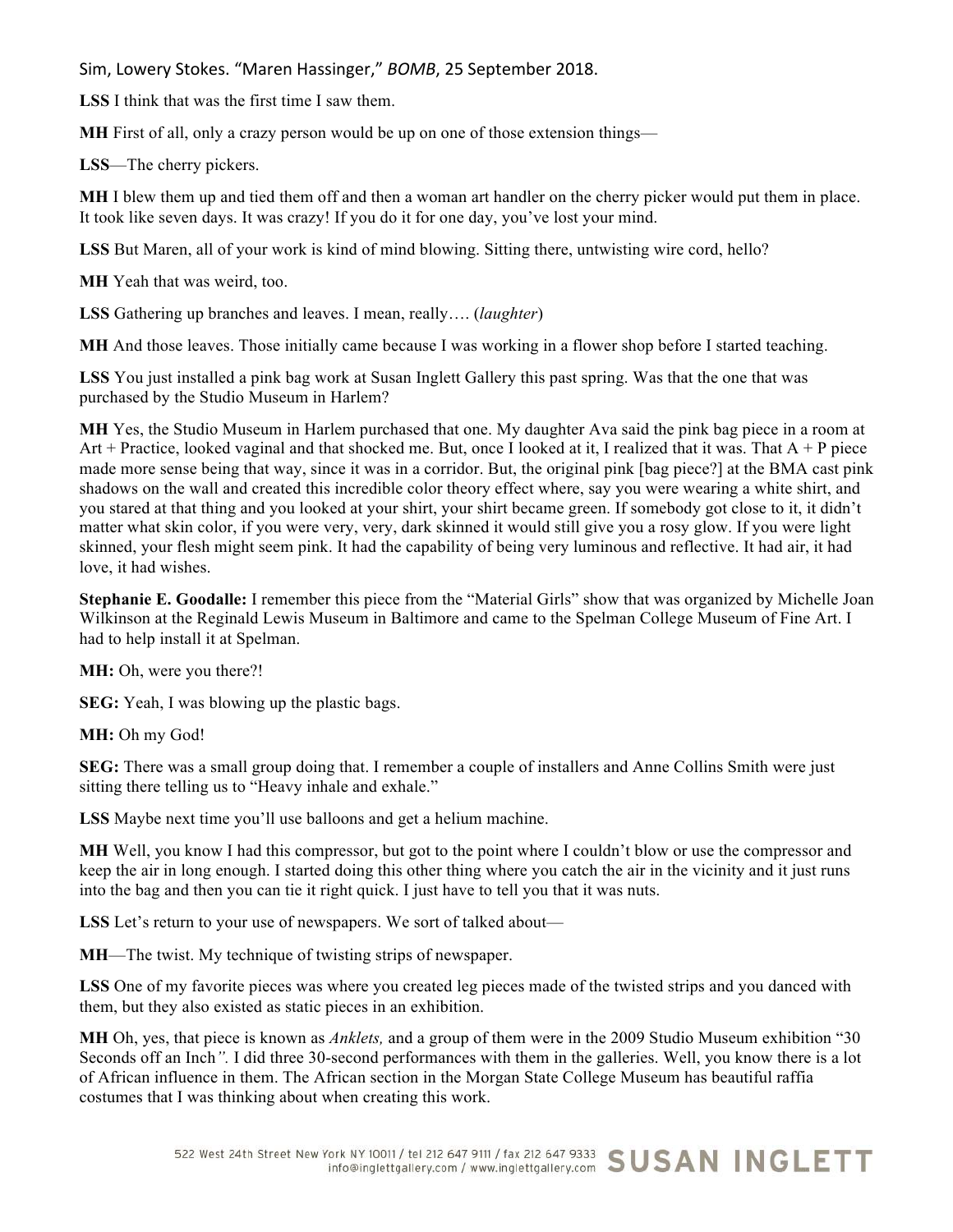

Maren Hassinger*, Love* (Pyramid), 2008, pink plastic bags filled with air, breath, and love notes, steelhead pushpins, dimensions variable, sized to wall. Edition of 5. Courtesy of Susan Inglett Gallery, NYC.

LSS Maren, this brings us to—what do we call it? Placemat seating, "sit-upons"—the pieces you wove together from newspaper that you did for "The Global Africa Project" exhibition, which Leslie King Hammond and I curated at the Museum of Arts and Design in 2010.

**MH** I had a lot of help doing those because those are tedious to make as well.

**LSS** I know, we had to do them in Girl Scout camp!

**MH** Yeah exactly, that's why I did it. I was involved in Campfire Girls, and we made those so we could **"**sit upon**"** them when we had a meeting or whatever. My mother and grandmother were involved as leaders. In our Bluebird group were girls from my first elementary school, Alta Loma. That school was totally integrated. There were black girls, white girls, Jewish girls, Asian girls, both Japanese and Chinese. I don't think there were any Latino girls, but part of what we did as Campfire Girls was meet at different girls' homes so we would learn the customs: dreidels, tea ceremonies…think about this.

**LSS** That's amazing, this is the '50s and '60s.

**MH** It was the '50s! My God, how special that was. So, I wanted to speak about what morphed into my equality issue, by using the newspapers. It's using all of our stories together as captured in the newspaper of record, the *New York Times*. The twisted newspaper pieces recall that childhood experience of weaving all of our lives together.

**LSS** We had a pile of them for "Global Africa." I remember you wanted people to sit on them, but the museum was afraid of liability in case visitors injured themselves getting down and up off them. So instead, Maren, you came on a weekly basis, Thursday nights, sat upon the mats, and talked to people from that position. It was fantastic.

**MH** It was fun, too. One time I saw Houston Conwill; he had been lost, nobody could find him. He came over one night and we had a wonderful conversation, which was the last time that I saw him.

**LSS** That is really cool.

**MH** And then after that something strange happened. You know Thelma Golden's husband?

**LSS** Yes. Duro Olowu.

**MH** He was also in "The Global Africa Project."

**LSS** Yes, he had a selection of his fashion designs in that show.

**MH** So he came over to me and said, "Now are you trying to sell those?" (*laughter*) And I would say, "Yes." And he would ask, "Well, where are they?" and I'd say, "They're in storage." Then I realized when I saw his clothing designs why he liked them because there is a lot in common.

**LSS** Well, he has also done little pop-up shows at Salon 94 and elsewhere and he would bring in this interesting mix of vintage jewelry and art by people he knew, some of his clothing line too. Now about you finding a market and an institutional place for work….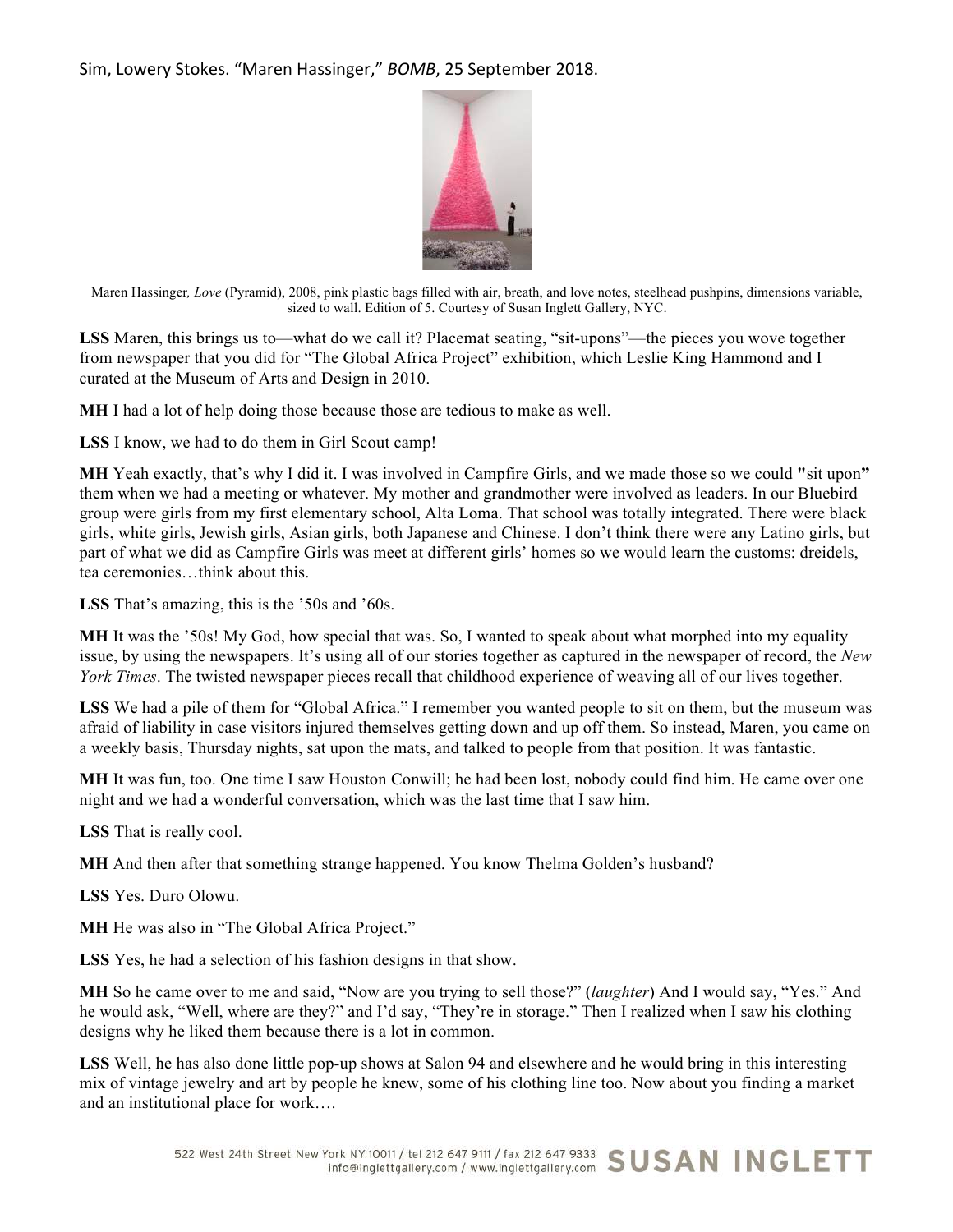

Maren Hassinger, *Sit Upons*, 2010/2018, New York Times newspapers folded, woven and stacked. Variable. Photo: Joshua White, Los Angeles, CA. Courtesy of Susan Inglett Gallery, NYC.

**MH** Yeah, well (*sigh*), as I said before, I used to always say I wanted to be rich and famous. I used to say that all the time. I think that sustained me. Then recently, not that I'm getting rich, but it seems like every day I have so many e-mails and so much paperwork. I put my foot in it every time someone starts asking me about buying something. I realized, I really don't want to be rich and famous, I mean I've been so long without being rich and famous. Now all I really want is to make good work and not to starve in retirement.

## **LSS** So you have to sell a little bit.

**MH** Well I have to sell a little bit more than a little bit because my retirement is at least \$15,000.00 a year short. But every time that I've sold something—there is always some glitch, so I realize I need to be more focused about managing being more rich and famous.

**LSS** I wanted to touch a bit on the relationship of your work and your way of working to the renewed interest in making. When I joined the staff of MAD (Museum of Arts and Design) in 2007, all of a sudden I realized that materials and process had became important again and we were in a post-Warholian moment. That's why your work has a lot of relevance today because of the intensity of the handiwork and also the way you manipulate the materials in that process.

**MH** I really like when I'm giving a talk to create a participatory event and have people making things so that we are seeing ourselves as working together. For example, when the Friends of Education at MoMA came to my show this past spring at the Susan Inglett Gallery, we all worked together in a big circle, twisting and tying paper and putting it together. This activity of "women's work" fulfilled my ideas around equality and everybody working together as a family to build something to take us into the future that would be poetically symbolic of our unity. I like doing all of that stuff. That is as obvious to me as choosing wood or leaves to make a statement about nature.

#### **LSS** Got it.

**MH** If you're making a statement about people being together equally, working together to build a new community or world, they should work together. It shouldn't just be me talking about us working together. It should be me working together to make something with people. And what better than a bunch of umbilical cords. (*laughter*) So that's it. So now when I give talks, I want the talks to be active.

LSS I think that's perfect. It's so in tune with what people are trying to achieve in museums in making these experiences relevant and interactive. So that might be your next stock and trade.

**MH** Maybe. It has to do with being a teacher.

**LSS** So when you got to Baltimore in 1997**,** outside of MICA, how was the art scene and community of people who you hung out with? Was it centered around MICA?

**MH** Baltimore may have been very good for the kids, but for me it didn't work out socially so well. I didn't have time to have a lot of friends, because I was very involved with the kids and getting them straightened out. Then it was getting my students straightened out, and by that time, there was nothing left for me. Leslie King Hammond